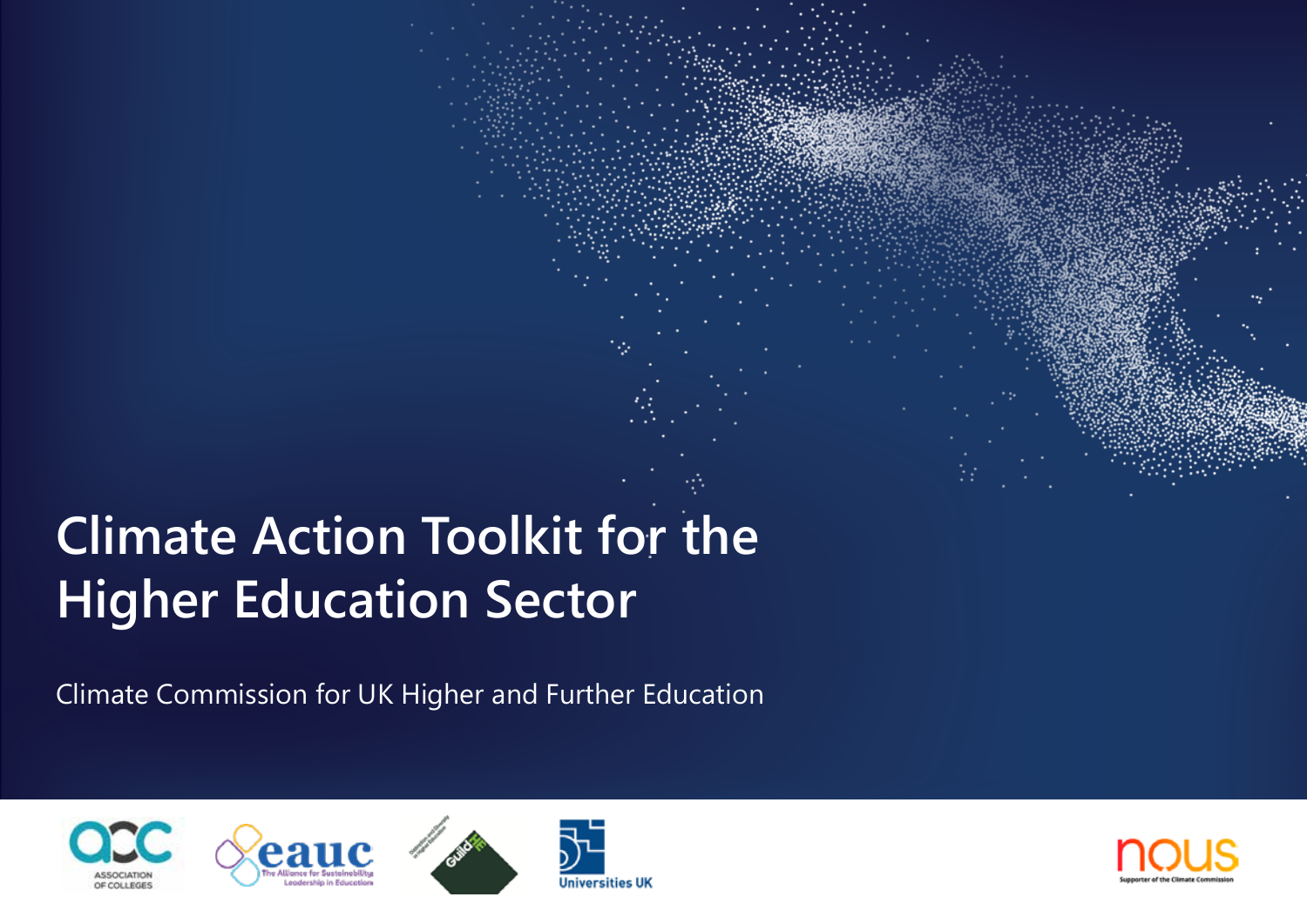# **EXECUTIVE SUMMARY**

In 2019, UK Parliament set in law a commitment to reach net-zero greenhouse gas emissions by 2050 in response to the climate emergency. Given the urgency of climate action, the Climate Commission for UK Higher and Further Education has set stronger targets, asking universities and colleges to reach net-zero emissions for scope 1 and 2 by 2030 with significant work to understand and reduce scope 3 in this time frame. By 2050, scope 3 emissions should be net-zero.

But how can we do this? And what about the other moving parts of the climate crisis? With [91% of students](https://sustainability.nus.org.uk/our-research/our-research-reports/energy-and-climate-change/climate-change-tracker) being fairly or very concerned about climate change it is essential universities take action seriously to meet student needs.

The HE Climate Action Toolkit, produced by the Climate Commission for UK Higher and Further Education, identifies critical elements to climate action across 5 themes: leadership, teaching, research, community engagement and campus management. These elements support institutions to reach net-zero targets, prepare students and staff with skills and attributes for a changing world, protect biodiversity and work toward climate justice.

**The Toolkit is a continually evolving resource. It adapts to new information and climate understanding. We are delighted to share its first iteration.**

# **ABOUT THE CLIMATE COMMISSION FOR UK HIGHER AND FURTHER EDUCATION**

[The Climate Commission for UK Higher and Further Education](http://www.eauc.org.uk/climate_commission) is a unique partnership between Association of Colleges, EAUC - the Alliance for Sustainability Leadership in Education, GuildHE and Universities UK launched in November 2019. The Commission is working to coordinate a clear, cohesive and consistent response to the climate emergency for the further and higher education sector by COP26. Students and senior management work together to guide the Commission in taking action and encouraging universities, colleges and sector bodies to make decisions to ensure young people inherit a more sustainable and adaptable world. In the lead up to COP26, the Commission will share various resources and initiatives to coordinate climate action in the sector.

[www.eauc.org.uk/climate\\_commission](http://www.eauc.org.uk/climate_commission) or email [info@eauc.org.uk](mailto:info@eauc.org.uk )

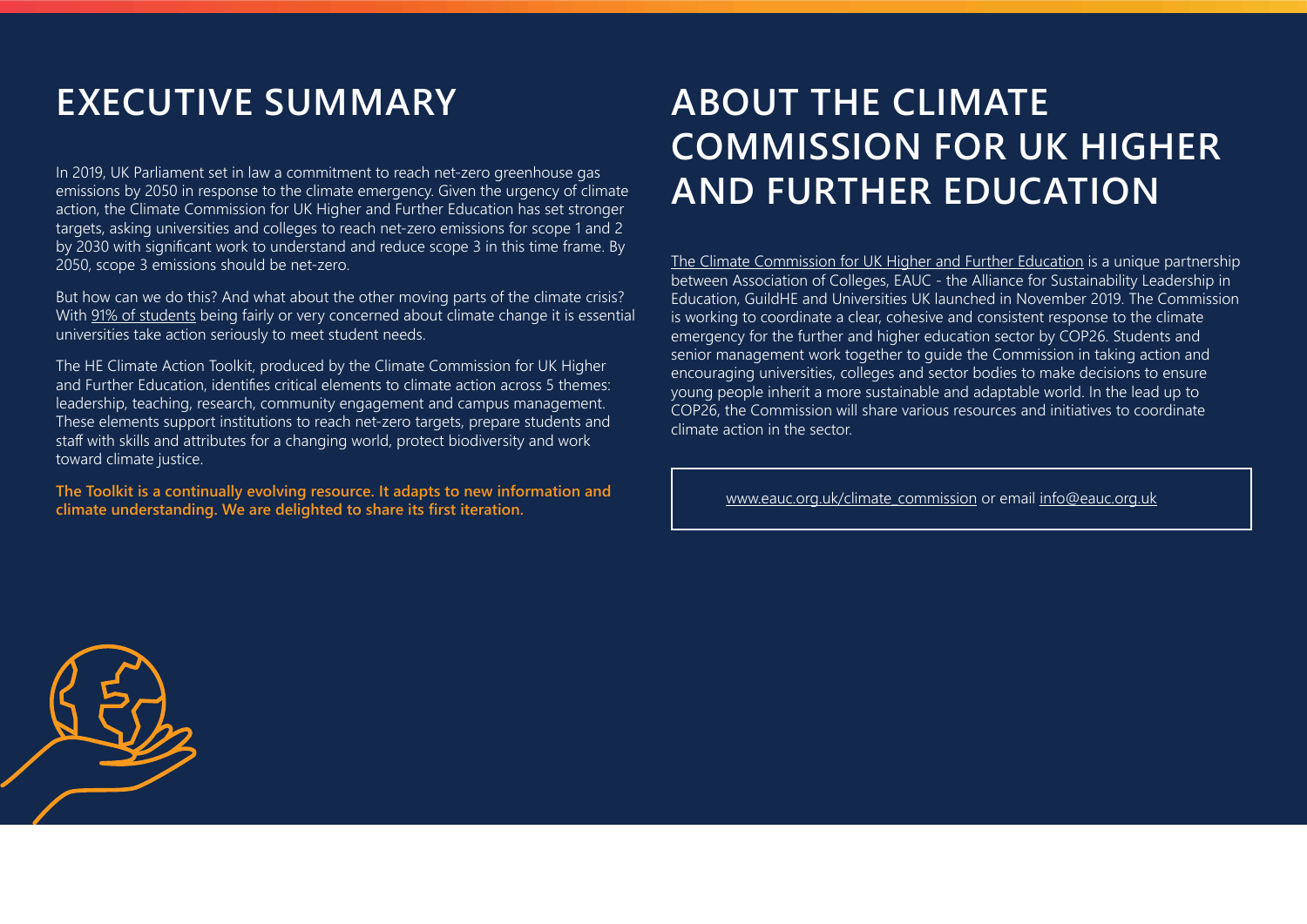# **ABOUT THE HIGHER EDUCATION CLIMATE ACTION TOOLKIT**

[The HE Climate Action Toolkit builds on the Climate Commission's FE Climate Action](http://www.eauc.org.uk/fe_roadmap)  [Roadmap. T](http://www.eauc.org.uk/fe_roadmap)he Roadmap, produced in partnership with [Nous Group,](https://www.nousgroup.com/uk) launched in July 2020 and provides colleges with actions they can take to advance sustainability on their campus.

This Toolkit identifies HE-specific elements for climate action, expand on these elements and provide corresponding resources.

Most of the critical elements outlined in the Toolkit have been recommended by a team of academics and sustainability professionals at the University of the West of England, including Chris Donnelly, Dr Georgie Gough, Kirsti Norris, Paul Roberts, Vicki Harris and Professor Jim Longhurst, Climate Commissioner and Assistant Vice-Chancellor at UWE.

# **THE PURPOSE OF THIS TOOLKIT**

The Climate Commission recognises the brilliant climate action taken by universities across the UK and the strong level of expertise on sustainability from all areas of the sector.

The purpose of the Toolkit is not to act as a roadmap or definitive list of actions for your institution, but rather to support your institution in developing your journey to advance sustainability and to signpost resources and examples of best practice.

**The critical elements outlined in this toolkit fall under five themes:**

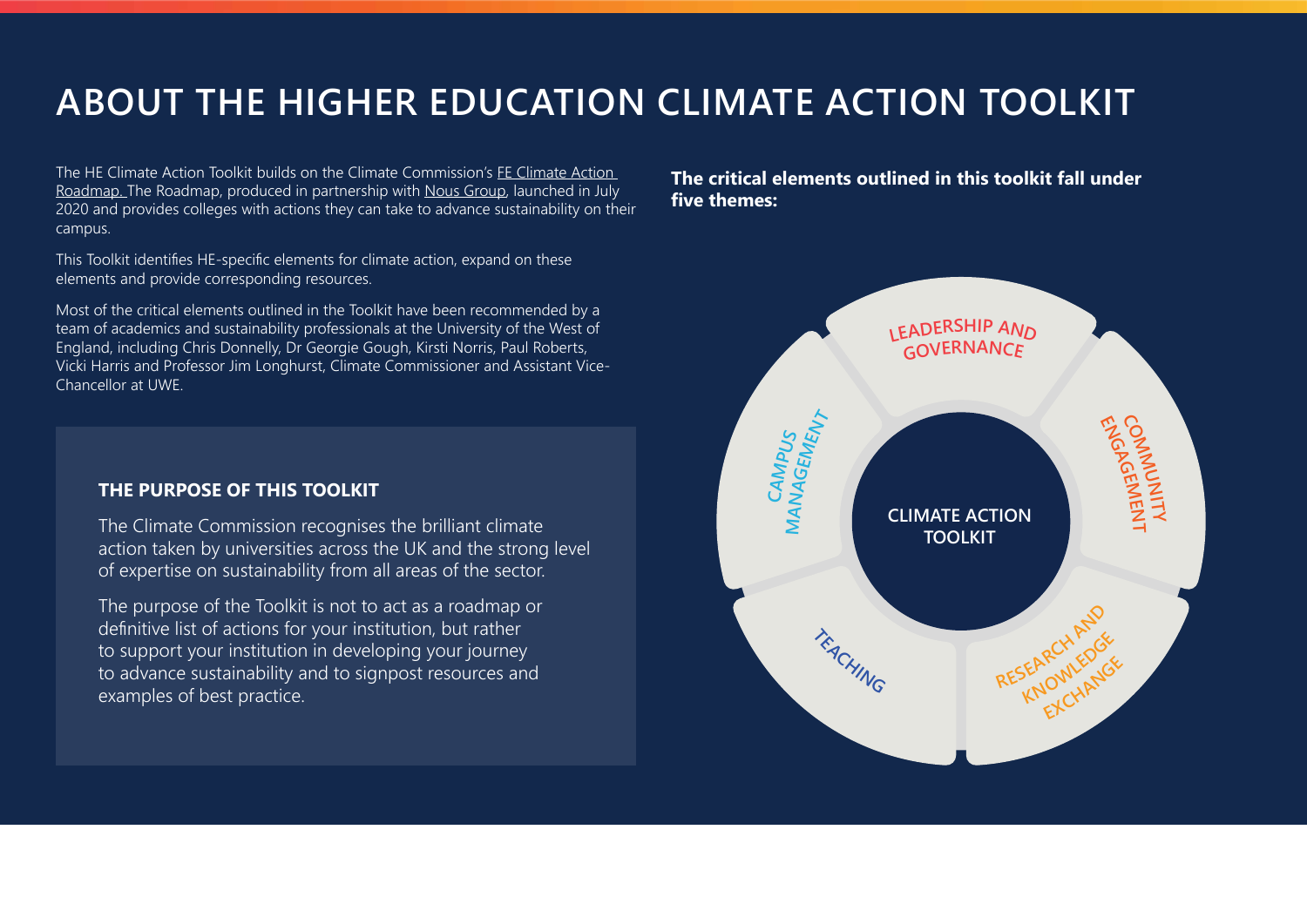# **ABOUT THE HIGHER EDUCATION CLIMATE ACTION TOOLKIT**

# **The critical elements identified in the Toolkit will support your institution to:**

- ► Prepare staff and students to cope, thrive and move responsibly in a changing world, for example equip students with employable skills
- ► Protect biodiversity
- ► Work toward climate and social justice
- ► Lower and eliminate scope 1, 2 and 3 greenhouse gas emissions

**The themes and critical elements also correspond with the five [priorities](https://www.eauc.org.uk/climate_commission#Target%20Statement) identified by the Climate Commission to ensure a feasible pathway to net-zero emissions, including:**

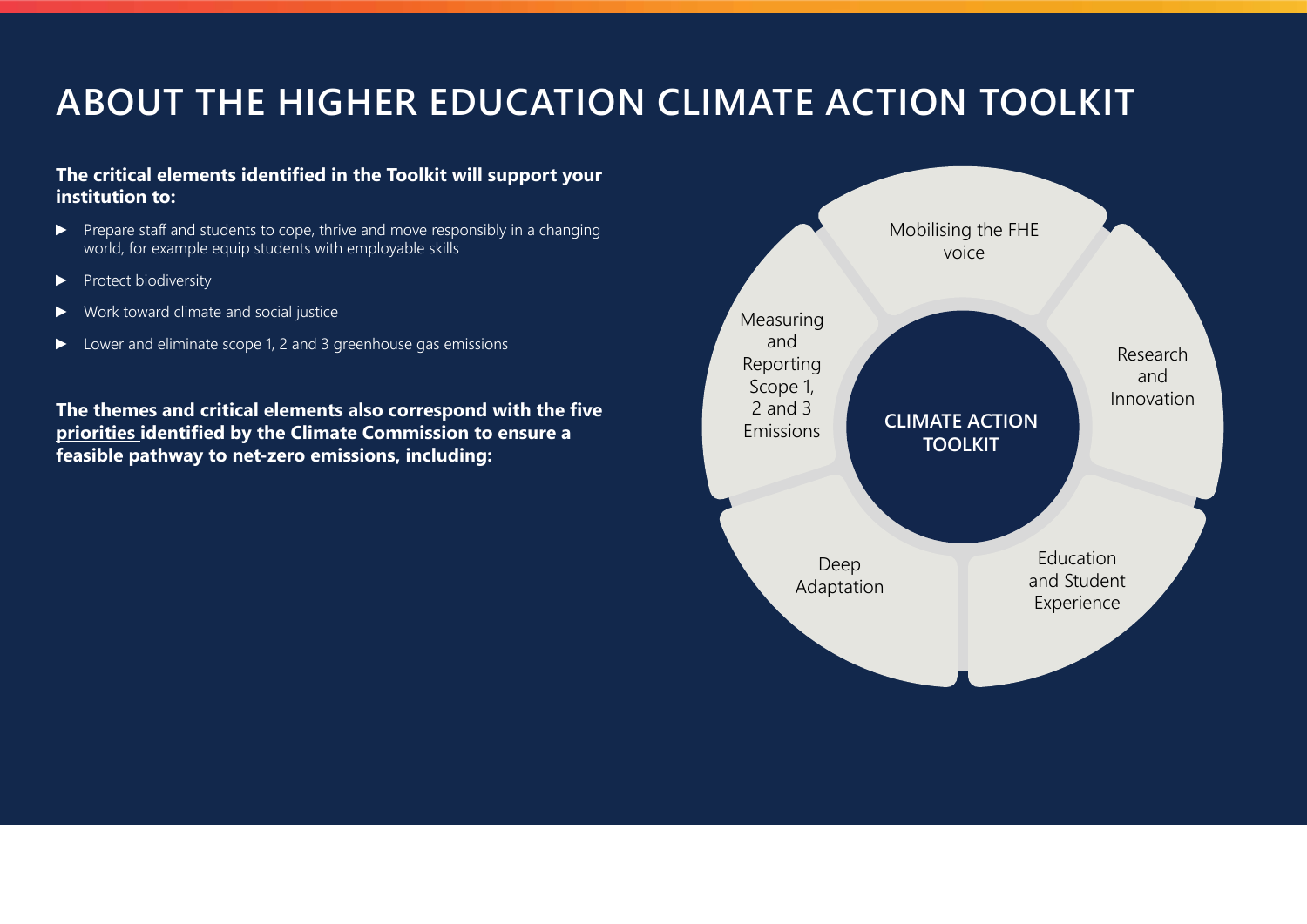# **HOW TO USE THE HIGHER EDUCATION CLIMATE ACTION TOOLKIT**

The Climate Action Toolkit identifies critical elements your institution should consider to advance sustainability and respond to the climate crisis.

For each theme, an overview of critical elements are presented. Following the overview we identify examples and case studies to support you in exploring this element or give you new ideas. Click on underlined words or phrases to access resources.

The Toolkit is designed to be used by any individual working or studying in an institution, although some areas are targeted at specific staff.

We encourage all universities to use the [Sustainability Leadership Scorecard](https://www.eauc.org.uk/sustainability_leadership_scorecard) to self-assess where your strengths and weaknesses are and to develop a gap analysis action plan.

Please note the HE Climate Action Toolkit is a journey and process. Resources will be added and improvements made in its future iterations. If you have resources to include please contact us at info@eauc.org.uk.

# CRITICAL ELEMENTS **1**

**+**

SUGGESTED STEPS

**3**

**2**

# RESOURCES

# **DEFINITIONS**

#### **BIODIVERSITY**

The variety of life on Earth in all its forms and interactions. Biodiversity on earth is being lost at an alarming rate. This loss of species and natural systems threatens the food we eat, the water we drink, and the air we breathe.

#### [CLIMATE ACTION](https://www.sdfinance.undp.org/content/sdfinance/en/home/sdg/goal-13--climate-action.html)

Stepped-up efforts to reduce greenhouse gas emissions and strengthen resilience and adaptive capacity to climate-induced impacts.

#### CLIMATE EMERGENCY

The situation in which urgent action is needed to reduce or halt climate change to avoid catastrophic environmental damage, and its effects on people and communities.

#### CARBON FOOTPRINT

The amount of carbon dioxide released into the atmosphere as a result of the activities of an individual, organisation, or community. 'Carbon' is used as a shorthand to also include other green house gases (e.g. methane and nitrous oxide) which cause climate change.

#### CLIMATE JUSTICE

The framing of the climate crisis as a social and ethical issue disproportionately affecting the world's marginalised due to power imbalances between race, gender, sexuality, class, age, disabilities etc. Climate justice tackles the root causes of injustice in the fight for a sustainable future.

#### COMMUNITY ENGAGEMENT

Dialogue between the university and the non-academic outside world, including provision of services, knowledge exchange, development work, social innovation etc.

#### NET-ZERO

Achieving an overall balance between greenhouse gases produced and those taken out of the atmosphere. This should be achieved through a rapid reduction in carbon emissions, but where zero carbon is not possible offsetting through carbon credits or sequestration through technological or nature-based solutions needs to be utilised.

SCOPE 1, 2 AND 3

Scope 1, 2, and 3 are different categories of emissions. Scope 1 emissions are those directly under a university's control (e.g. from cars owned by the university). Scope 2 are indirect emissions (meaning the university does not directly control them) from electricity purchased by the university. Scope 3 emissions are all other indirect emissions from activities of the university, including travel to and from campus, emissions from waste and water, and emissions from investments. Scope 3 is usually the largest category of emissions.

#### UN SDGs

United Nations Sustainable Development Goals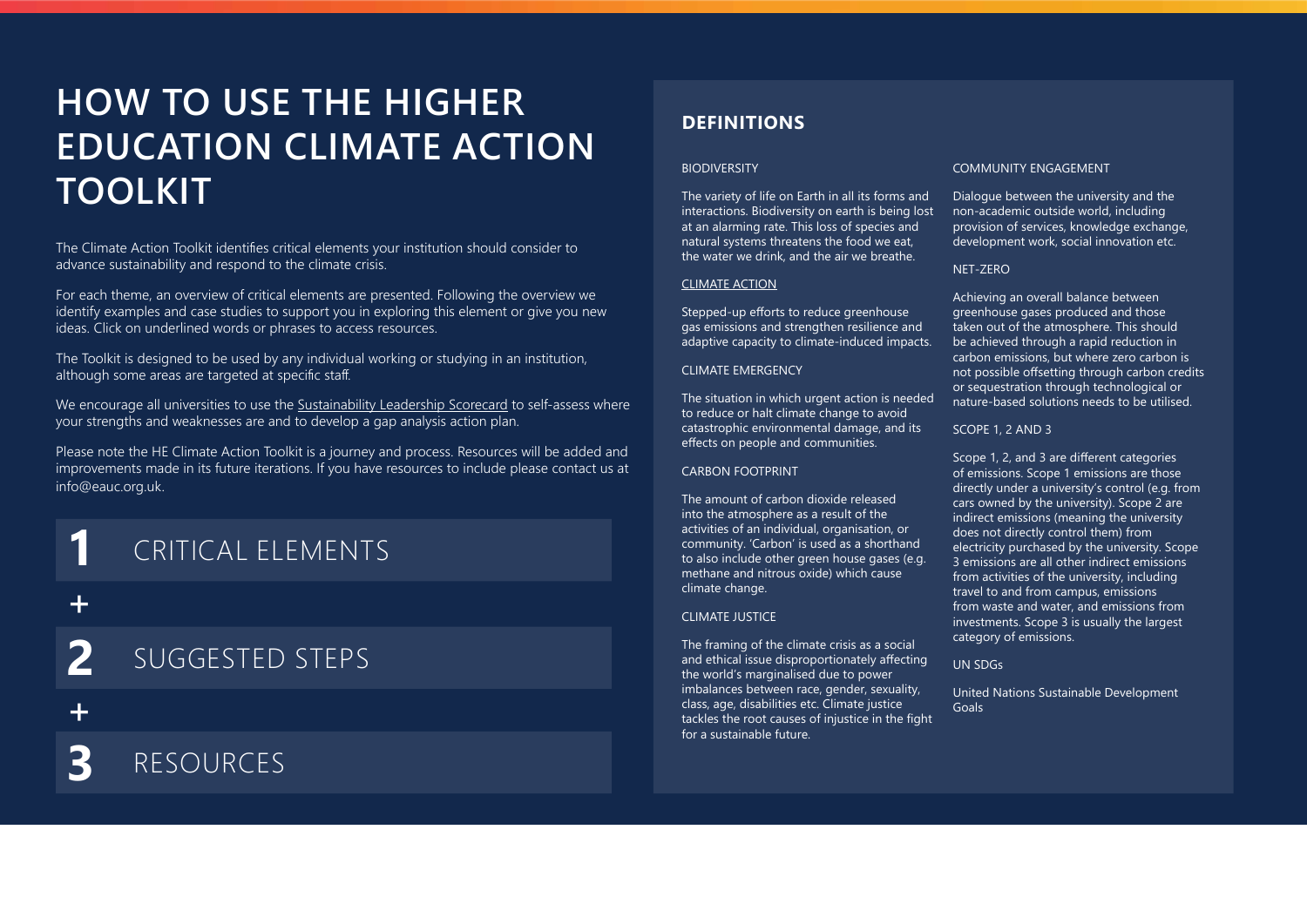# **LEADERSHIP AND GOVERNANCE**

**Actions are highlighted for governors and Senior Management Teams (SMT)**

# **2** SUGGESTED STEPS

### **1** | **Governors and SMT to speak out against the climate crisis**

- SMT to set challenging targets: sign the Global Climate Letter, commit to the Climate Commission's set targets, sign the SDG Accord
- SMT to communicate commitments and targets publicly via their institutional strategy, social media and other relevant platforms
- Governors and SMT to declare a climate and ecological emergency and engage with your regional emergency group
- Governors and SMT to publicly acknowledge the climate crisis disproportionately affects the world's most marginalised groups

### **2** | **SMT to communicate to staff, students, alumni and other institutional stakeholders about the climate emergency and the importance of taking climate action**

- SMT to lead on developing sustainability training/videos for student and staff inductions, including training on climate justice
- SMT to fund student-focused climate engagement programmes
- SMT to positively recognise and celebrate staff and students for sustainable behaviours, professionally and personally

**<sup>L</sup>EADERSHI<sup>P</sup> <sup>A</sup>N<sup>D</sup> GOVERNANC<sup>E</sup>**

**CLIMATE ACTION TOOLKIT**

**<sup>T</sup>EACH<sup>I</sup>N<sup>G</sup>**

**CAMPUS MANAGEMENT**

**COMMUNITY E**<br>ENGAGEM **NT**

**KAPCH RESEARC<sup>H</sup> <sup>A</sup>N<sup>D</sup> EXCHANG<sup>E</sup>**

- SMT to produce a publicly available sustainability report, including progress towards carbon targets
- SMT identify ways in which alumni can be engaged in their climate actions
- Deliver institution-wide [carbon literacy training](https://carbonliteracy.com/)

## **3** RESOURCES

| J INLJUUINULJ                                                                        |                                                                                                                                                    |
|--------------------------------------------------------------------------------------|----------------------------------------------------------------------------------------------------------------------------------------------------|
| Sign: SDG Accord, Global Climate Letter                                              | Read about University of London's Reduce the Juice                                                                                                 |
| Commit to: Climate Commission targets or more challenging local targets              | Read about University of Manchester's Ethical Grand Challenges                                                                                     |
| Read about other universities' commitments on EAUC's sustainability commitments page | Take part in the Green Impact Programme                                                                                                            |
| Support local council climate emergency groups. Find yours here                      | Take part in EAUC'S Sustainability Leadership Scorecard                                                                                            |
| Watch EAUC's "Climate Emergency: an Institutional Approach webinar" here             | Look into Jump Engagement Programme                                                                                                                |
| Learn about UPP Foundation's Civic University Commission here                        | Read "Green Capital: Student Capital - the Power of Student Sustainability Engagement" to<br>learn about the benefits of sustainability engagement |
|                                                                                      | Engage with your alumni team to discuss opportunities to engage alumni with your aims<br>and actions                                               |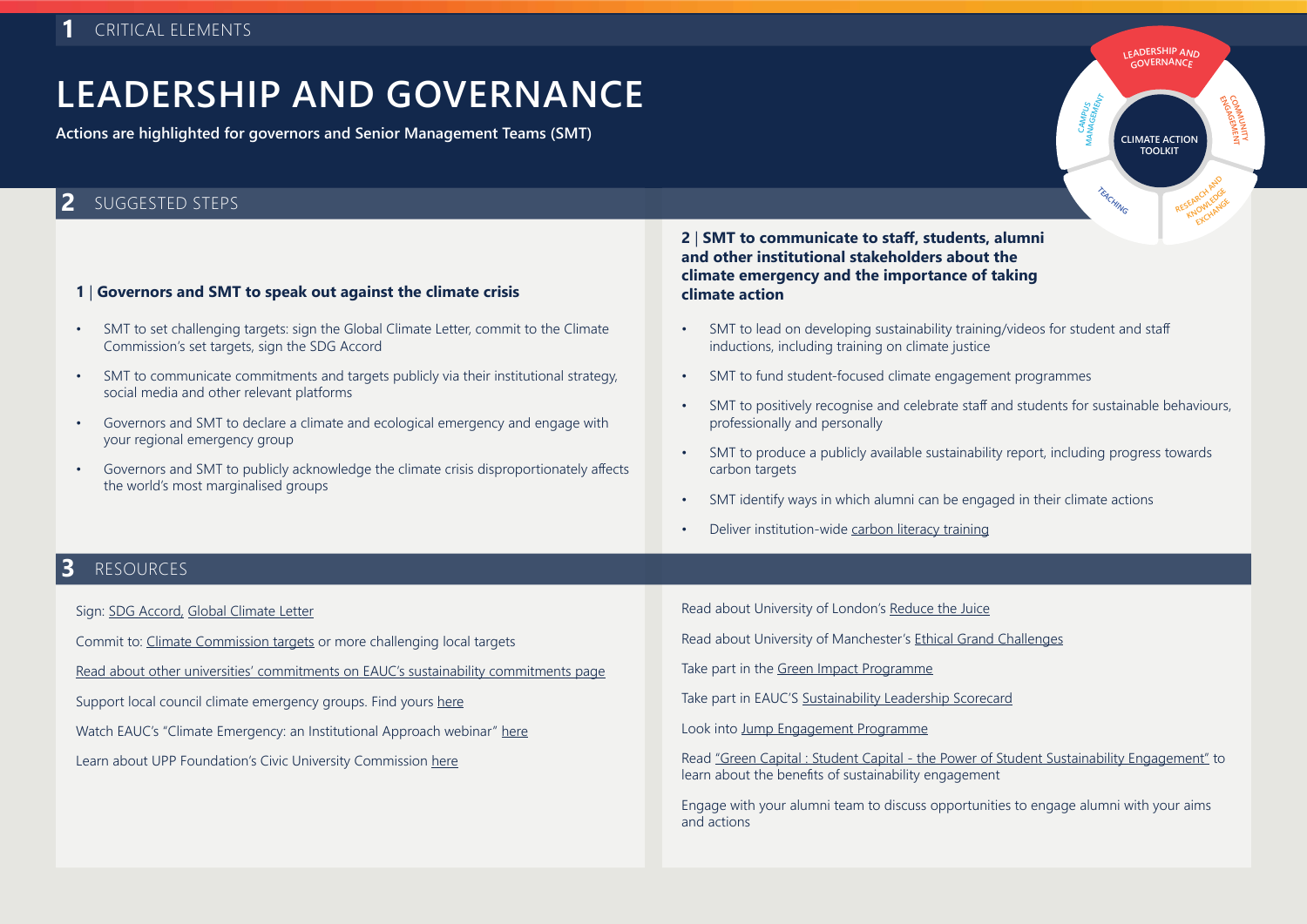# **LEADERSHIP AND GOVERNANCE**

# **2** SUGGESTED STEPS

### **3** | **SMT to incorporate climate emergency actions into management and governance arrangements**

- Appoint a sustainability champion on your SMT and on the board of governors to ensure this agenda is actively promoted
- Ensure climate action is a standing agenda item at appropriate board and committees meetings to ensure regular and consistent consideration and action
- Access sustainability training for board of governors and SMT
- Invite student sustainability leaders to present at board and committee meetings
- Review policies and strategy to identify conflicts with climate action

### **4** | **SMT to conduct a data gap analysis to ensure data collection and measurement is in place to track progress**

- Understand your operational greenhouse gas emissions reporting boundaries and your mechanisms to collect this data
- Aim to account for a broad range of scope 3 emissions
- Work to gauge social sustainability through qualitative data collection such as a student and staff wellbeing surveys
- If you are established in your measuring of progress, share your insights with the sector and local organisations

# **3** RESOURCES

Watch the Climate Commission's discussion with governors and chairs on board level climate actio[n here](https://www.youtube.com/watch?v=OSBRN_et8Nk&t=2024s)

Read EAUC's [Sustainability Guide for Governors](https://www.sustainabilityexchange.ac.uk/a_guide_for_governors)

Take part in EAUC's [Leadership Lab](https://www.eauc.org.uk/next_generation_sustainability_leadership_progr)

[Read here](https://www.uwe.ac.uk/about/values-vision-strategy/sustainability/climate-and-ecological-emergency-declaration) about the University of the West of England's Board of Governors declaring a climate emergency and committing to providing climate action leadership

Learn more about Scotland's Public Bodies Climate Change Duties Reporting [here](https://www.eauc.org.uk/reporting)

Learn more about greenhouse gas reporting operational boundaries with the [GHG Protocol](https://ghgprotocol.org/corporate-standard)  **[Standard](https://ghgprotocol.org/corporate-standard)** 

View the [Sustainable Scotland Network's Carbon Footprint and Project Register tool](https://sustainablescotlandnetwork.org/resources/carbon-footprint-and-project-register-tool)

Review your [HESA and Estate Management Records \(EMR\) data](https://www.hesa.ac.uk/data-and-analysis/estates)

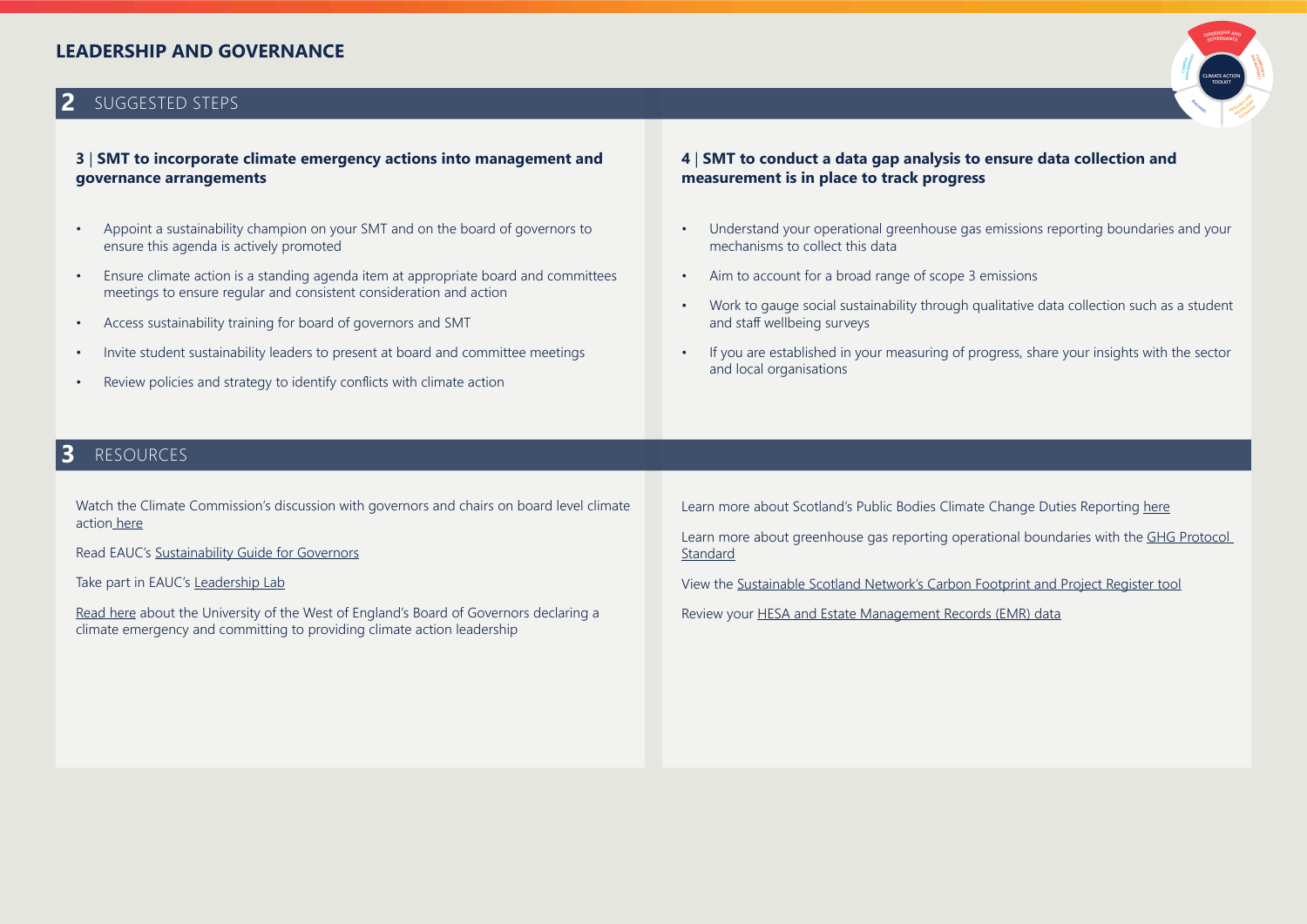# **LEADERSHIP AND GOVERNANCE**

# **2** SUGGESTED STEPS

### **5** | **If you have direct investments in fossil fuels, SMT to set out and implement a divestment strategy**

- SMT to be aware of global divestment campaigns, including student-led campaigns
- SMT to review investment portfolios to identify investments that financially support fossil fuels
- SMT to examine the investment strategies of your pension fund and raise issues of fund management with trustees where investments are in high carbon emitting sectors
- SMT to engage with your bank to understand deposits: how are bank deposits are being used? Are these invested in support of a lower carbon future?
- SMT to commit to divestment by incorporating it into university policies

# **3** RESOURCES

[Read the University of Manchester Responsible Investment Portfolio](https://www.manchester.ac.uk/discover/news/university-of-manchester-to-decarbonise-its-investment-portfolio/)

Learn about People and Planet's list of [Fossil Fuel Victories](https://peopleandplanet.org/fossil-free-victories)

Rea[d Information](https://gofossilfree.org/uk/divestment-guide/) on fossil fuel campaigns

[Read University of Edinburgh transition away from fossil fuel investments](https://www.ed.ac.uk/sustainability/what-we-do/responsible-investment/policy/fossil-fuels-2018)

Learn about [DivestInvest](https://www.divestinvest.org/)

### **6** | **SMT to build the business case for positive investments in low carbon sectors of the economy**

- SMT to consider how responsible investment can give your institution competitive advantage (i.e. reputation amongst students, investment in important technology etc.)
- SMT to identify core principles in advancing sustainability and responding to the climate emergency to embed within a responsible investment policy

Read EAUC's [guide](https://www.sustainabilityexchange.ac.uk/making_the_business_case_for_sustainability) on making the business case for sustainability

Learn about [Responsible Investment Network](https://shareaction.org/coalitions-and-networks/responsible-investment-network-universities/) by ShareAction

Read UCL's Policy for [Socially Responsible Investment](https://www.ucl.ac.uk/sustainable/ethical-investment)

Learn about the [Circular Economy a](https://www.ellenmacarthurfoundation.org/circular-economy/what-is-the-circular-economy)nd encourage your suppliers to embed in their products and services

Read COP26 Universities Network and EAUC guidance on [carbon offsetting](https://www.eauc.org.uk/universities_and_colleges_consider_carbon_offse)

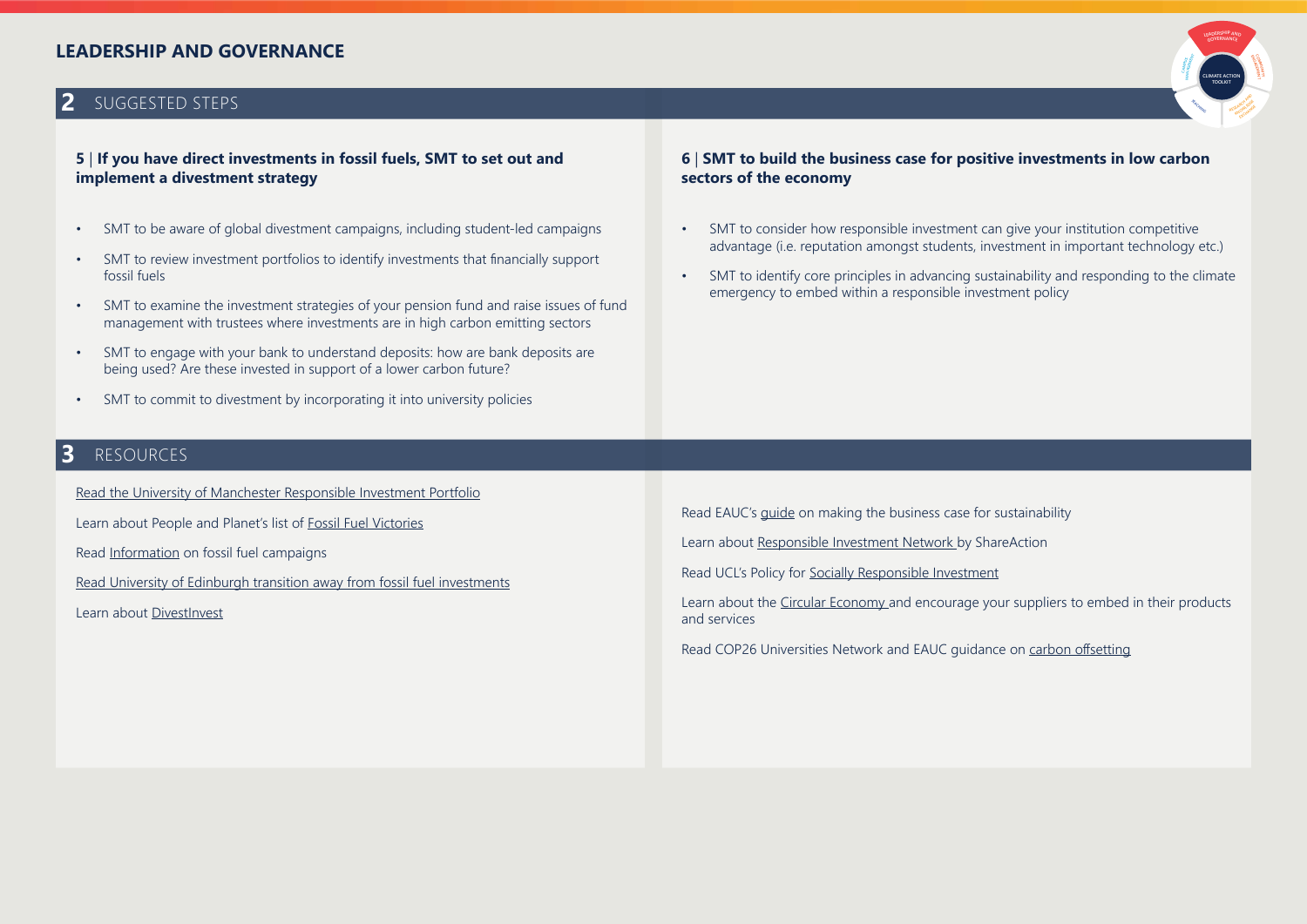# **TEACHING**

# **2** SUGGESTED STEPS

### **1** | **Embed sustainability and climate justice in the curriculum for all students**

- Audit curriculum to identify level of sustainability teaching in courses
- Identify courses and teaching of skills that may become redundant in the future and plan how to re- skill students to avoid frozen curriculum assets
- Utilise the Education for Sustainable Development Framework to guide curricula reform
- Consider climate anxiety and support students to handle climate anxiety through teaching
- Work in collaboration with students to co-create a curriculum that equips them with knowledge and skills to thrive in a changing world. Listen to BAME and LGBTQ students and students with disabilities or from low- income communities to develop a curriculum that is just and representative

**<sup>L</sup>EADERSHI<sup>P</sup> <sup>A</sup>N<sup>D</sup> GOVERNANC<sup>E</sup>**

**CLIMATE ACTION TOOLKI** 

**<sup>T</sup>EACH<sup>I</sup>N<sup>G</sup>**

**CAMPUS MANAGEMENT**

**C**<br>MANA **ITY ENGAGEMNT**

**KAPCH**LLOGE **RESEARC<sup>H</sup> <sup>A</sup>N<sup>D</sup> EXCHANG<sup>E</sup>**

- Decolonise and diversify curricula by paying close attention to sources, funding of research, diversity of faculty etc.
- Ensure all courses, including apprenticeships, include the SDGs

### **3** RESOURCES

Take part in SOS-UK's [Responsible Futures Accreditation programme](https://sustainability.nus.org.uk/responsible-futures/about)

Read the [Climate Commission report](http://www.eauc.org.uk/futures_of_education) on what students believe the future of education should look like for UNESCO

Watch the Climate Commission's [Evidence Gathering event](https://youtu.be/33Z_1FHTMCw) on Education and Student Experience

Read EAUC's [Future Graduate Skills Study](https://www.eauc.org.uk/eauc_launches_future_graduate_skills_study)

Watch [discussions](https://www.sustainabilityexchange.ac.uk/education_for_sustainable_development_october_2) on climate anxiety hosted by EAUC-Scotland

Learn more about UWE's [work on Education for Sustainable Development](https://www.uwe.ac.uk/about/values-vision-strategy/sustainability/education-for-sustainable-development/sustainability-in-our-curriculum-and-pedagogy) (ESD)

Read the [guidance](https://www.qaa.ac.uk/docs/qaa/quality-code/education-sustainable-development-guidance-june-14.pdf?sfvrsn=1c46f981_8) on education for sustainable development published by QAA and Advance HE (new guidance will be issued in March 2021)

Learn about UWE's [Knowledge Exchange for Sustainability Team's work](https://www.heacademy.ac.uk/person/knowledge-exchange-sustainability-education-kese-uwe-bristol) to progress ESD

Learn about [Project Myopia](https://projectmyopia.com/) who are working to diversify curricula

Use UCL's [Inclusive Curriculum Health Check](https://www.sustainabilityexchange.ac.uk/inclusive_curriculum_health_check)

Watch the [Climate Commission video on Education & Student Experience](https://www.youtube.com/watch?v=33Z_1FHTMCw&feature=youtu.be)

Read about the [Black Curriculum t](https://theblackcurriculum.com/)o include Black British History in curricula

Engage with Government on skills required for the [Green Industrial Revolution](https://www.gov.uk/government/publications/the-ten-point-plan-for-a-green-industrial-revolution/title)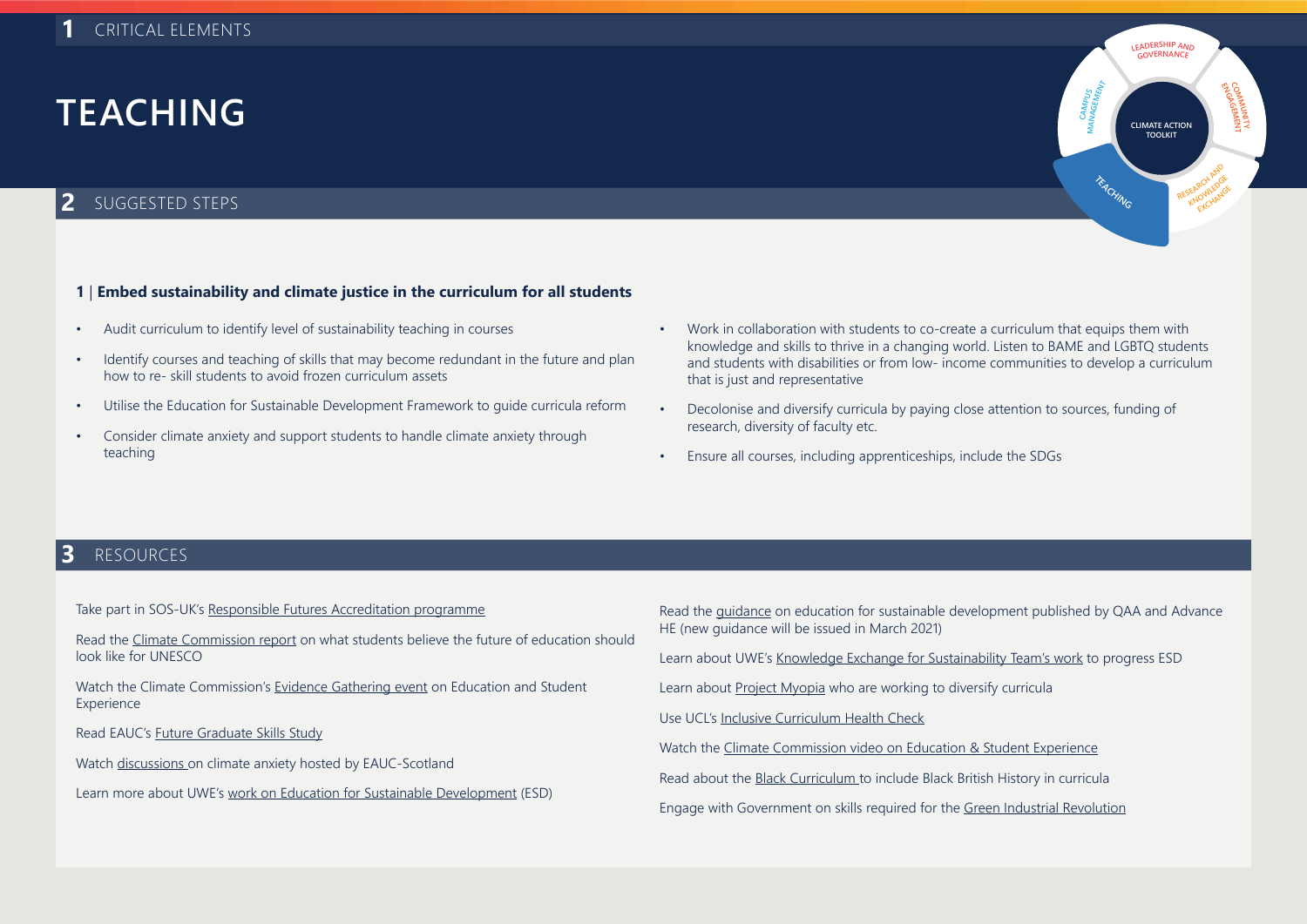# **TEACHING**





### **2** | **Examine field trip provision in order to understand the carbon impact of travel options**

- Collect and analyse data on air travel from student field trips
- Consult with students on their needs and priorities for experiential learning
- Examine the learning objective for courses and develop field trips accessible via ground travel if possible
- Liaise with your international teams to review opportunities and challenges in aligning international student recruitment and retention
- Collaborate with local organisations to provide meaningful experiential learning opportunities for students

### **3** | **Ensure all staff are carbon literate and have understanding of the Sustainable development goals**

- Assess current level of carbon literacy amongst staff
- Deliver institution-wide carbon literacy to teaching and non-teaching staff
- Tailor carbon literacy training to your institutions specific needs
- Support staff to utilise the SDG framework in delivering lectures and assignments

# **3** RESOURCES

Read the [Climate Commission report](http://www.eauc.org.uk/futures_of_education) on what students believe the future of education should look like for UNESCO - many students express interest in local experiential learning

[Learn about SOS-UK's "For Good" programme](https://forgood.nus.org.uk/) providing students with opportunities to undertake research, placements and projects that make a positive difference, often locally and in the UK

[Learn about Carbon Literacy Training](https://www.eauc.org.uk/carbon_literacy_training3)

[Learn about SOS-UK's Global Goals Teach-In, encouraging](https://sustainability.nus.org.uk/sdgteachin) lecturers to embed the SDGs in their courses for one week

Read EAUC-Scotland's [report](https://www.sustainabilityexchange.ac.uk/sdgs_and_the_uk_higher_education_sector) on the HE sector's contributions to realising the SDGs

Read about UWE's [work](https://www.uwe.ac.uk/about/values-vision-strategy/sustainability/strategy-leadership-and-plans/policy-and-strategy-documents) with SDGs and curricula

Be aware of [Climate Anxiety](https://www.bbc.co.uk/bbcthree/article/b2e7ee32-ad28-4ec4-89aa-a8b8c98f95a5)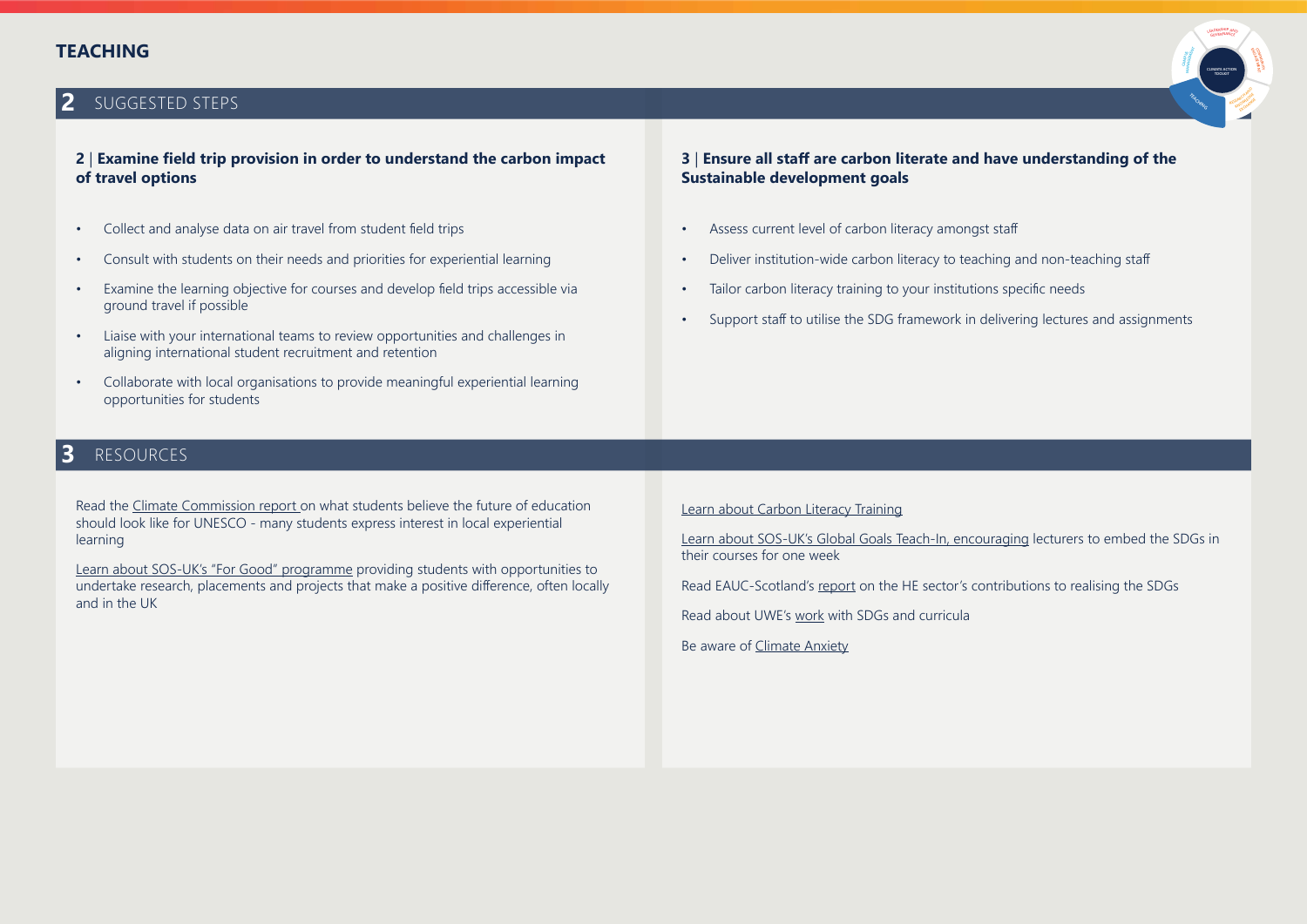# **RESEARCH AND KNOWLEDGE EXCHANGE**

# **2** SUGGESTED STEPS

### **1** | **Review research processes to identify opportunities for minimising carbon emissions in research activities**

- Examine how research and academics are incentivised to minimise carbon emissions in research activities
- Support academics and students to consider the impact of air travel against the benefit of their work (if they are flying to conduct research)
- Support academics to conduct risk assessment for research activities' impacts on the climate
- Develop a clear offsetting strategy

### **2** | **Review and orientate the research and KE agenda towards supporting initiatives that provide opportunities for carbon management, climate mitigation and adaptation**

- Assess how climate research is valued at your organisation
- Map opportunities to place value on climate research, financially, as well as through exposure for maximum impact

**<sup>L</sup>EADERSHI<sup>P</sup> <sup>A</sup>N<sup>D</sup> GOVERNANC<sup>E</sup>**

**CLIMATE ACTION TOOLKIT**

**<sup>T</sup>EACH<sup>I</sup>N<sup>G</sup>**

**CAMPUS MANAGEMENT**

**C**<br>MANA **ITY E**<br>Exercise **ENT**

EARCHILEOGE **RESEARCH AND** EXCHANGE

- Consider how to value and showcase student climate research for maximum impact
- Map your research to the SDG's

### **3** RESOURCES

Utilise the [Travel Better Package t](https://www.sustainabilityexchange.ac.uk/travel_better_package)o determine whether a flight is essential for your project

Watch the [Climate Commission's Evidence Gathering Event](https://www.youtube.com/watch?v=rC4Iqc0bdn0) on Research and Innovation and read the corresponding blog post

Read about UKRI's [Sustainability Strategy](https://www.ukri.org/about-us/policies-standards-and-data/environmental-sustainability/ )

[Read about Wellcome Trust's carbon offset policy for travel](https://wellcome.org/grant-funding/carbon-offset-policy-travel)

Engage with the [FlyingLess Blog](https://academicflyingblog.wordpress.com/) to learn about academics who are committing to less air travel in personal and professional lives

Engage with climate research centres - view the [Climate Commission UK Research Centre](https://www.eauc.org.uk/climate_commission_uk_research_centre_mapping)  [Mapping](https://www.eauc.org.uk/climate_commission_uk_research_centre_mapping)

Consider promoting sustainable research practice through linking to [Lab Efficiency Action](https://www.bristol.ac.uk/green/get-involved/green-labs/lean/)  [Network](https://www.bristol.ac.uk/green/get-involved/green-labs/lean/)

[Read about Wellcome Trust's Our Planet, Our Health work](https://wellcome.org/what-we-do/our-work/our-planet-our-health#main) Read about [ESRC's investment](https://esrc.ukri.org/about-us/strategy-and-priorities/climate-change/) in climate- related research [View the Climate Commission's visual database on climate research centres](https://public.tableau.com/profile/alexandra.tieghi#!/vizhome/MapforSurvey_2/Sheet1) across the UK Learn more about student-run sustainability journal, [Meliora](https://meliora.soton.ac.uk/) View the [COP26 Universities Network](https://www.gla.ac.uk/research/cop26/) View the [Science Media Centre](https://www.sciencemediacentre.org/) Work with your Public Engagement teams to make your research available to the public [View the Emerald Open Research EAUC Collection](https://emeraldopenresearch.com/collections/eauc)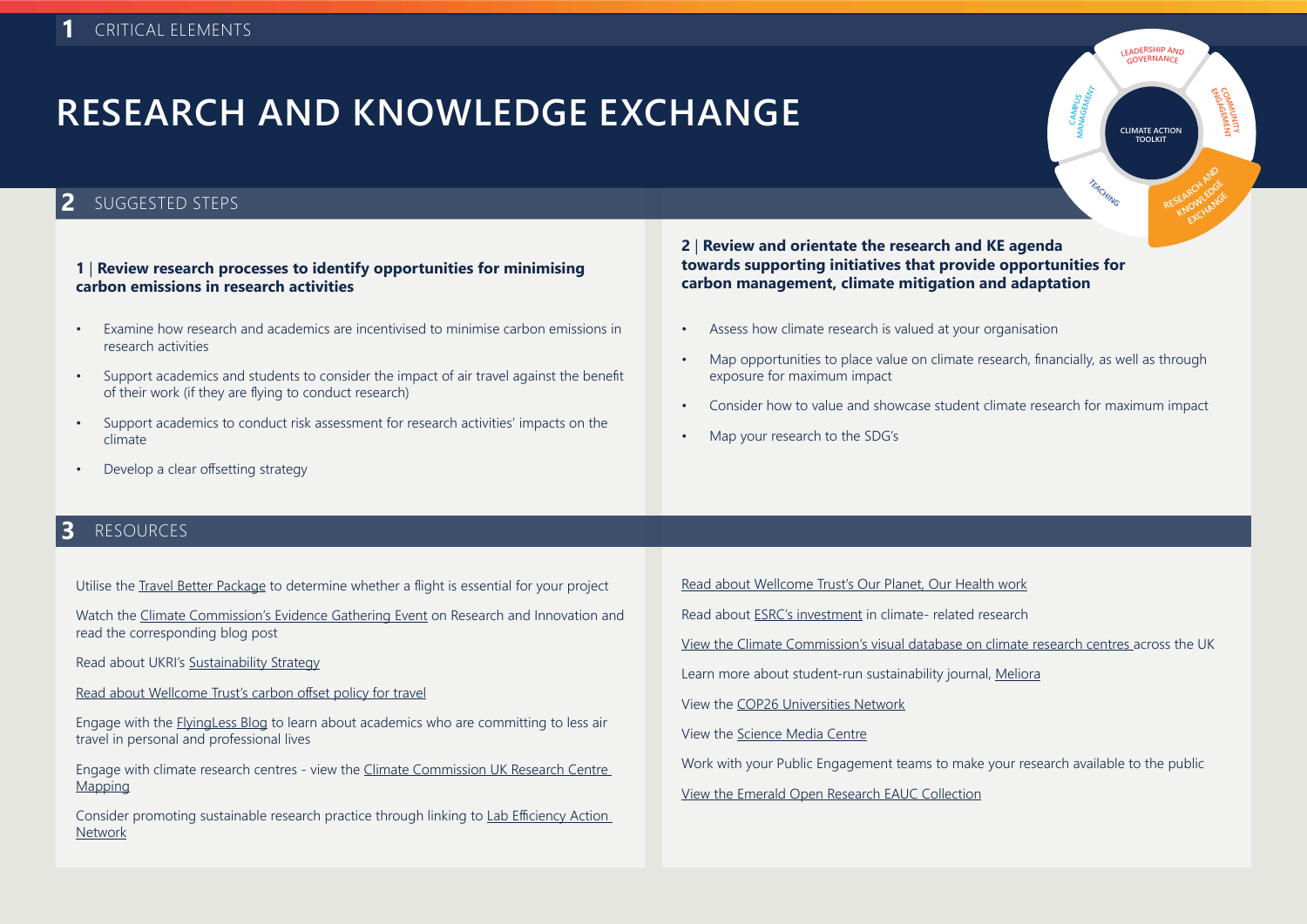# **RESEARCH AND KNOWLEDGE EXCHANGE**

# **2** SUGGESTED STEPS

### **3** | **Work with local commerce and industry to support a transition to a low carbon economy**

- Map local organisations and industries and identify opportunities to exchange knowledge to advance climate action
- Map local organisations and industries to collaborate with on realising climate, social and racial justice
- Review research topics and align to your local community needs
- Ensure you support local employment needs with lifelong learning
- **4** | **Embed climate consciousness into the national research agenda**
- Collaborate with other research centres to ensure a more joined up approach
- Liaise with national research funders to consider increased research funding in tackling the climate crisis
- Engage research funders to consider additional ways to incentivise researching the climate crisis
- Create opportunities for new and early career researchers to engage with climate research to improve diversity

# **3** RESOURCES

Read about the [Transition Lab's work](https://www.transitionlab.earth/) to build bridges between academics and local communities and industries to take climate action

View [Place-Based Climate Action Network](https://www.pcancities.org.uk/)

View [Bristol Green Capital Partnership](https://bristolgreencapital.org/)

View [University of Nottingham Working with Business](https://www.nottingham.ac.uk/workingwithbusiness/)

Get in touch with your [Local Authority](https://www.climateemergency.uk/blog/list-of-councils/) to support your local climate actions

Work with your local FE providers and businesses to develop [Apprenticeships](https://www.apprenticeships.gov.uk/) to meet green skills

Explore [research centres t](https://www.eauc.org.uk/climate_commission_uk_research_centre_mapping)o collaborate with

Engage with research funders such as [UKRI a](https://www.ukri.org/)nd [Wellcome Trust](https://wellcome.org/) on increased funding for climate research and including carbon impacts and reporting for research

Engage with Government to focus on research requirements for the [Green Industrial](https://www.gov.uk/government/publications/the-ten-point-plan-for-a-green-industrial-revolution/title)  [Revolution](https://www.gov.uk/government/publications/the-ten-point-plan-for-a-green-industrial-revolution/title)

Read the Climate Commission blog on harnessing the power of research for climate [action](https://www.eauc.org.uk/7175)

[Watch the Climate Commission event on Research & Innovation](https://www.youtube.com/watch?v=rC4Iqc0bdn0)

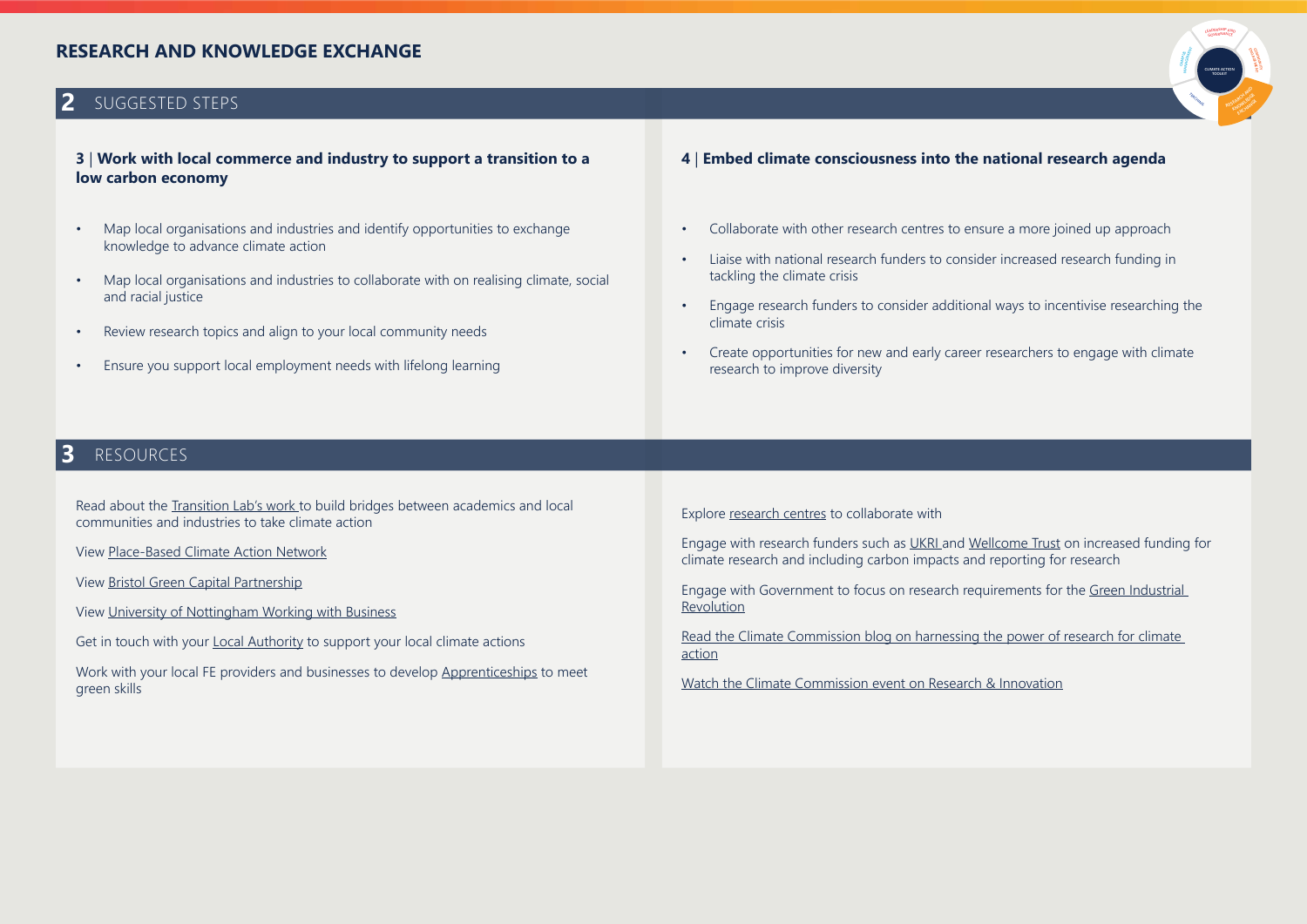# **COMMUNITY ENGAGEMENT**

# **2** SUGGESTED STEPS

**1** | **Work with Local Authorities, Local Economic Partnerships, community groups and others to support understanding of, and opportunities for, decarbonisation and adaptation measures in strategies, plans and projects**

- Map local organisations and industries and identify opportunities to exchange knowledge to advance climate action
- Consider how students can collaborate in place- based climate action as part of their studies
- Work with your suppliers to create circular economy hubs

### **2** | **Work with local organisations and industry to support climate, social and racial justice**

**<sup>L</sup>EADERSHI<sup>P</sup> <sup>A</sup>N<sup>D</sup> GOVERNANC<sup>E</sup>**

**CLIMATE ACTION TOOLKIT**

**<sup>T</sup>EACH<sup>I</sup>N<sup>G</sup>**

**CAMPUS MANAGEMENT**

**COMMUNITY**

**E**<br>EPIGAGEM **ENT**

**KAPCH**<br>EARCHIEDGE **RESEARC<sup>H</sup> <sup>A</sup>N<sup>D</sup> EXCHANG<sup>E</sup>**

- Map local organisations and industries to collaborate with on realising climate, social and racial justice
- Identify barriers and challenges local communities may face in accessing education, engaging with climate action etc.
- Seek insight from students from these communities, with lived experience

### **3** RESOURCES

[Learn about EAUC-Scotland's Community Engagement Topic Support Network](https://www.eauc.org.uk/community_engagement) Learn about [Placed-Based Climate Action Network](https://pcancities.org.uk/) (to drive coordinated climate action between universities and local communities in Edinburgh, Belfast and Leeds) Learn about [Climate Ready Clyde's work](http://climatereadyclyde.org.uk/) to build a fairer, more resilient Glasgow Work with your [Local Authority](https://www.climateemergency.uk/blog/list-of-councils/) to be part of your local community response Learn about [Engaging Environments](https://www.publicengagement.ac.uk/sites/default/files/publication/engaging_environments_lessons_booklet.pdf) - a NERC funded programme Learn about the [Circular Economy](https://www.ellenmacarthurfoundation.org/circular-economy/concept) concept and engage with your suppliers

Read about [Durham University's Access Agreement 2019-2020](https://www.dur.ac.uk/study/ug/apply/policy/fairaccess/)

Learn about putting social mobility at the heart of your institutions purpose with [Social](https://www.socialmobilitypledge.org/about)  [Mobility Pledge](https://www.socialmobilitypledge.org/about) signed by University of Strathclyde, Glasgow Caledonian University, amongst others

Learn about the University of [Edinburgh's Digital Ambassador Project](https://www.ed.ac.uk/local/projects/digital-ambassador)

Learn about [Northumbria University work on facilitating justice in the North East](https://www.sustainabilityexchange.ac.uk/green_gown_awards_2019_northumbria_university_f)

Learn about Keele University's work [facilitating access to justice](https://www.sustainabilityexchange.ac.uk/green_gown_awards_2019_keele_university_finalis)

Learn about [Step Change](https://www.sustainabilityexchange.ac.uk/stepchange_mentally_healthy_universities) to become a mentally healthy university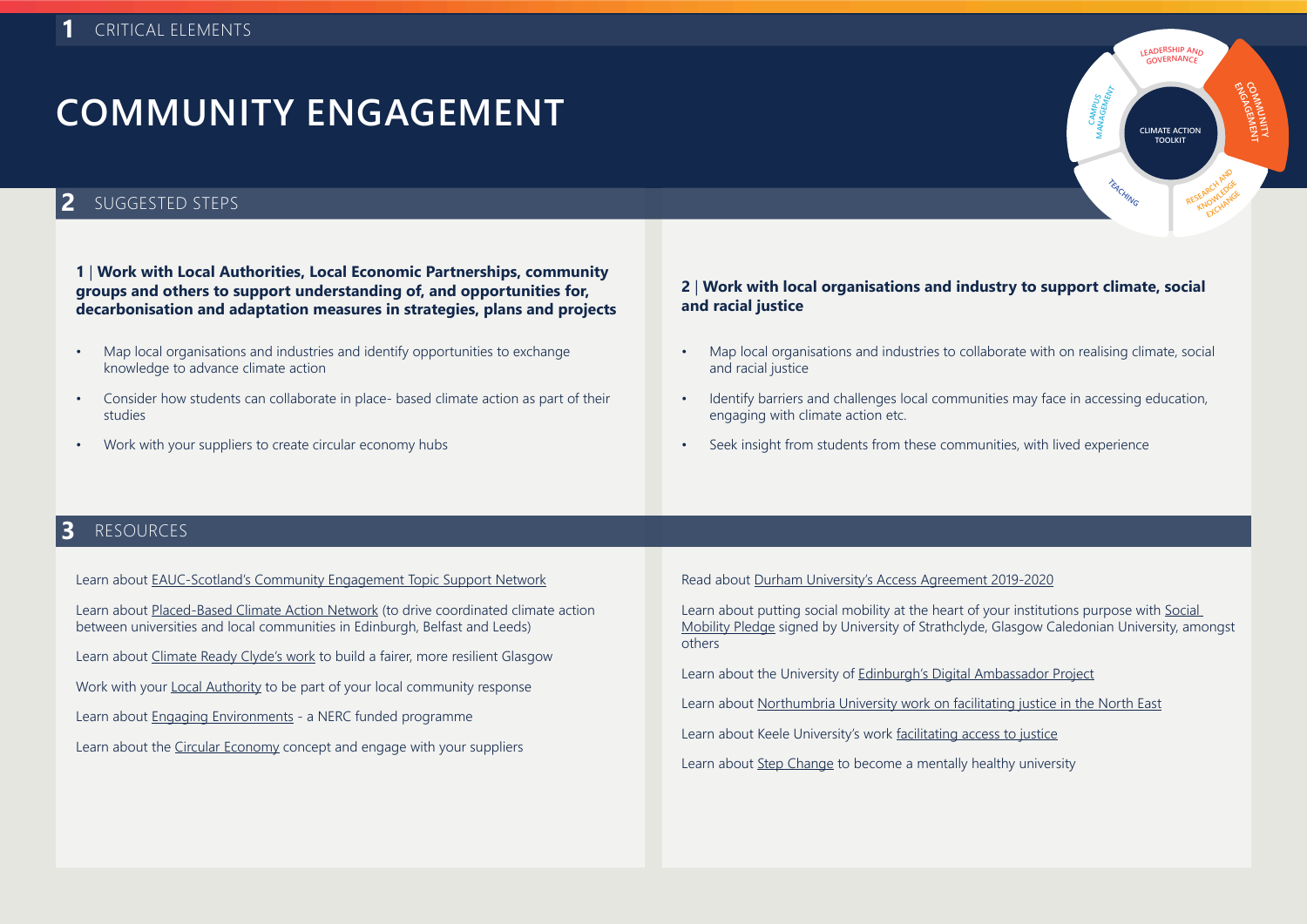# **COMMUNITY ENGAGEMENT**

# **2** SUGGESTED STEPS

### **3** | **Support and empower your students' union to engage students in climate action**

- Support student's unions to develop sustainability societies, environmental officers and organise Green Weeks
- Engage with your student union on joint activities
- Support students' unions to connect with NUS, SOS-UK, People and Planet and other organisations to empower students
- Consider using students to help deliver climate actions
- Consider setting up a Living Lab to engage students to come up with solutions on your campus as well as global issues
- Consider funding sustainability interns or other schemes to support students' union activity to engage students in tackling the climate crisis
- Include support for students on climate anxiety

# **3** RESOURCES

Engage staff and students with [Green Impact](http://greenimpact.nus.org.uk/)

[Create a Living Lab](https://www.sustainabilityexchange.ac.uk/living_labs) to co-create solutions

Create an allotment and work with students with [Student Eats](https://sustainability.nus.org.uk/student-eats)

Encourage students to [For Good](https://forgood.nus.org.uk/) for their dissertations or thesis

Encourage sustainability employers to attend career fairs

Set up an **Enactus** group

Connect with [NUS](https://www.nus.org.uk/), [SOS-UK](https://sustainability.nus.org.uk/), [People and Planet](https://peopleandplanet.org/) and other organisations to empower students

View [tools available to support climate anxiety](https://www.climatepsychologyalliance.org/)

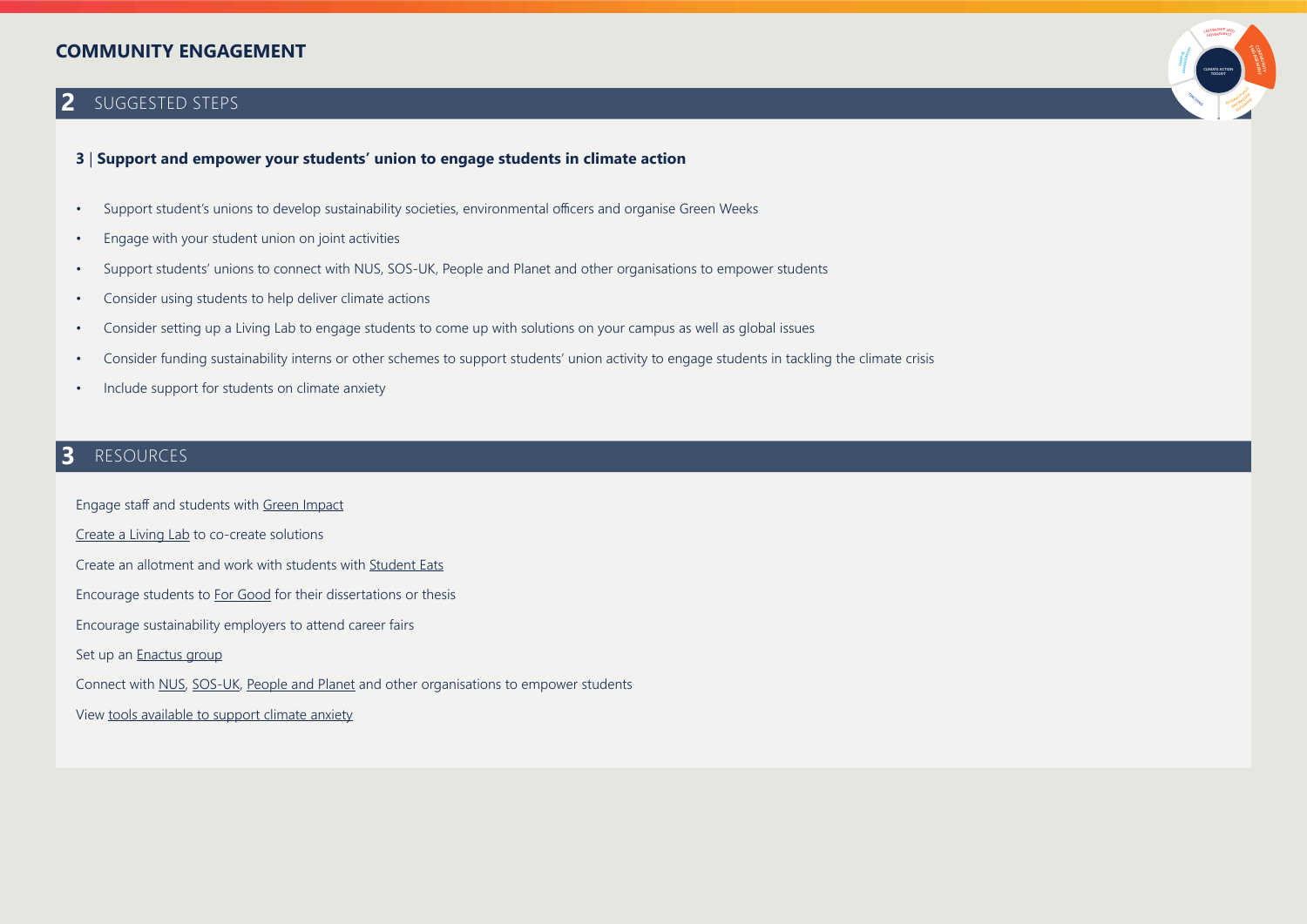## **2** SUGGESTED STEPS

- Review and understand your institution's current electricity contracts
- Research REGO (Renewable Energy Guarantees of Origin) scheme
- Research power purchase agreements
- Conduct feasibility studies on on-site wind, solar and/or biomass energy generation, including local community activity
- Research examples of best practice in battery storage and "making the business case" for sustainable initiatives

### **1** | **Energy 2** | **Carbon**

- Establish your baseline
- Set your budget against targets to reach net zero by 2030, 2050 at the latest
- Follow the carbon management hierarchy in your pathway to net zero (Avoid, Reduce, and Replace, Offset for residual that cannot be reduced)

**<sup>L</sup>EADERSHI<sup>P</sup> <sup>A</sup>N<sup>D</sup> GOVERNANC<sup>E</sup>**

**CLIMATE ACTION TOOLKIT**

**<sup>T</sup>EACH<sup>I</sup>N<sup>G</sup>**

**CAMPUS MANAGEMENT**

**COMMUNITY ENGAGEMNT**

**KAPCH**OOR **RESEARCH AND EXCHANG<sup>E</sup>**

- Plan to invest in and utilise carbon capture and storage research
- Consider the social implications of your pathway
- Share and learn from best practice and share your experiences

### **3** RESOURCES

Read more about the REGO Scheme [here](https://www.ofgem.gov.uk/environmental-programmes/rego/about-rego-scheme)

Read more about [20 UK universities' landmark deal to directly purchase renewable energy](https://www.eauc.org.uk/universities_respond_to_the_net_zero_carb )  [from a portfolio of wind farms](https://www.eauc.org.uk/universities_respond_to_the_net_zero_carb )

Learn about [what is green gas?](https://www.greengas.org.uk/green-gas)

Example: [Keele University's Hydrogen Trial, HyDeploy](https://hydeploy.co.uk/)

Case study: [University of Edinburgh Easter Bush solar farm](https://www.ed.ac.uk/vet/news-events/news-and-archive/2020-news/solar-farm)

Case study: [Keele University](https://www.keele.ac.uk/discover/news/2019/september/universityinvestsincampusrenewablestoreducecarbonfootprint/renewable-energy-source.php)

Case study: [University of Sussex solar panels](https://www.sussex.ac.uk/about/sustainable-university/energy)

Case study: [Queen Margaret University Biomass Energy Centre](https://studylib.net/doc/6766850/queen-margaret-university--biomass-wood-chip-heating)

Case study: [University of Bedfordshire](https://www.beds.ac.uk/sustainability/about/renewable-energy/)

Read EAUC'S guide to [Making the Business Case for Sustainability](https://www.sustainabilityexchange.ac.uk/making_the_business_case_for_sustainability)

Explore the Grantham Institute's work on [energy storage](https://www.imperial.ac.uk/grantham/research/energy-and-low-carbon-futures/energy-storage/)

Watch the [Climate Commission's online Evidence Gathering Event on Measuring and](https://www.youtube.com/watch?v=PBcUF8GemFc)  [Reporting Scope 1, 2 and 3](https://www.youtube.com/watch?v=PBcUF8GemFc)

Engage with EAUC's [Scope 3 working group](https://www.eauc.org.uk/scope_3_working_group) on supporting institutions to report scope 3 emissions

Read [Carbon Tracker's explanation of carbon budgets](https://carbontracker.org/carbon-budgets-explained/)

Read [Carbon Brief on carbon budgets](https://www.carbonbrief.org/analysis-why-the-ipcc-1-5c-report-expanded-the-carbon-budget)

Read [Zero Waste Scotland's information on carbon management plans](https://www.zerowastescotland.org.uk/save-energy-reduce-waste/carbon-management-plans)

Decarbonisation should follow the [Carbon Management Hierarchy: Avoid, Reduce and](https://www.semanticscholar.org/paper/Bristol-urban-integrated-diagnostics-project.-theme-Prestwood-Townsend/4d006ce78ab48fcdf0168845aa4ef5a9d607ca5b/figure/0)  [Replace](https://www.semanticscholar.org/paper/Bristol-urban-integrated-diagnostics-project.-theme-Prestwood-Townsend/4d006ce78ab48fcdf0168845aa4ef5a9d607ca5b/figure/0)

Read COP26 Universities Network and EAUC guidance on [carbon offsetting](https://www.eauc.org.uk/universities_and_colleges_consider_carbon_offse)

Read [Sustainable Scotland Network's presentation on offsetting](https://sustainablescotlandnetwork.org/uploads/store/mediaupload/1194/file/SSN Offsetting Workshop - Slides 22.01.2020 (Master - V2).pdf)

Read [edie's offsetting guide & Ecometrica's guide on insetting](https://ecometrica.com/assets/insetting_offsetting_technical.pdf)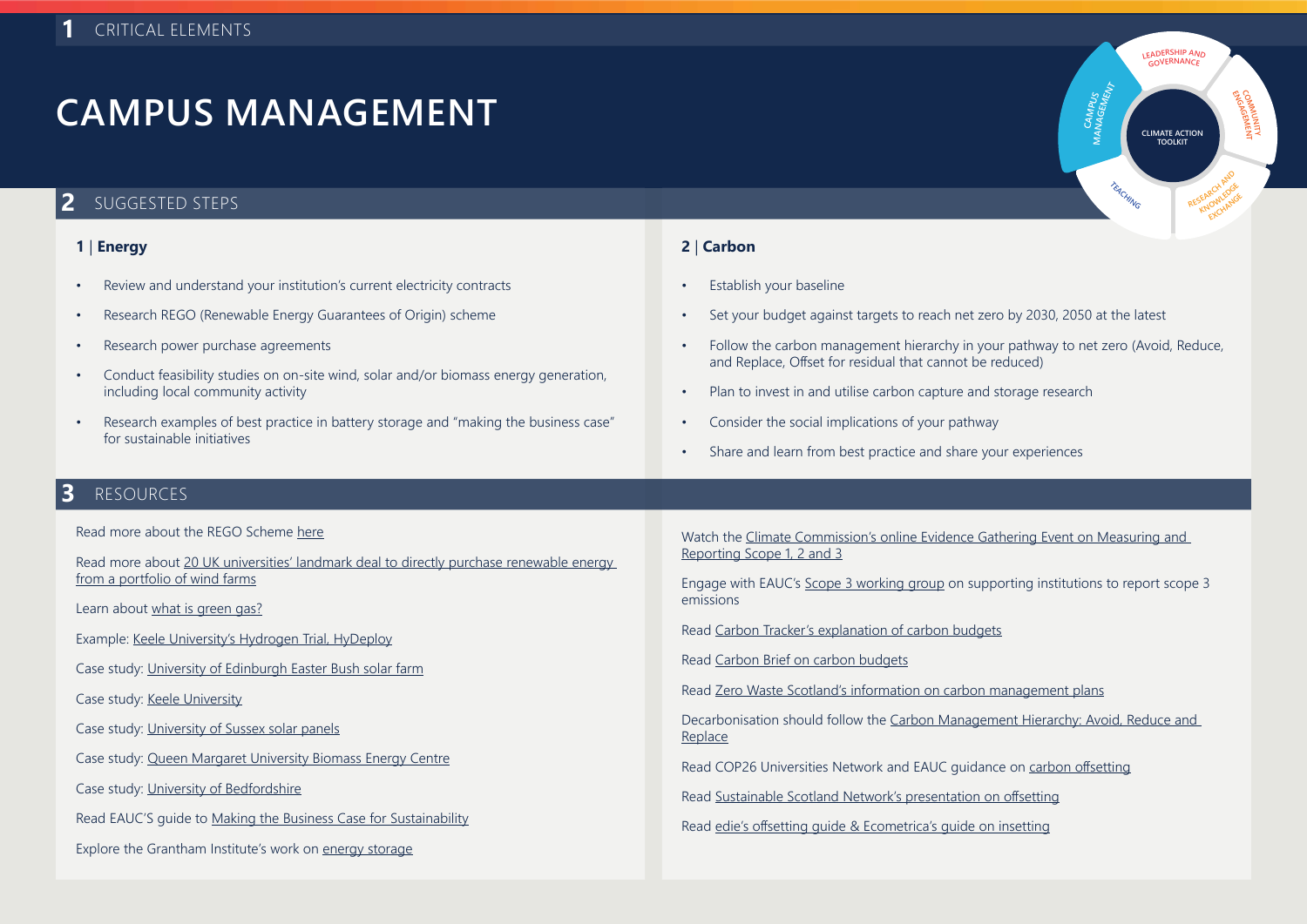## **2** SUGGESTED STEPS

### **3** | **Transport 4** | **Food**

- Consult with staff and students on what they need to undertake more active travel
- Develop a sustainable travel plan, or embed sustainability into current travel policies
- Set targets, including decarbonising your fleet, reduce non-essential air travel, reduce commuting etc.
- Make positive behaviour change adaptations and remove barriers

- Meet with catering services to discuss local and ethically sourced foods and sustainable food systems
- Provide catering services staff with adequate information and training on sustainable food and sustainable food systems
- Explore "nudge techniques" to encourage customers and students to choose more sustainable options at campus catering
- Explore options for food waste donating to local food banks, composting options and food waste apps
- Conduct feasibility studies on growing food on campus

# **3** RESOURCES

Contact Sustrans for advice on promoting active travel through the [Places for Everyone](https://www.sustrans.org.uk/our-blog/projects/2019/scotland/places-for-everyone)  [Programme](https://www.sustrans.org.uk/our-blog/projects/2019/scotland/places-for-everyone)

Join the [Roundtable of Sustainable Academic Business Travel](https://businesstravelroundtable.ac/about#%3A~%3Atext%3DThe%20goals%20of%20the%20Roundtable%2Cin%20the%20higher%20education%20sector%26text%3Dreduce%20carbon%20emissions%20related%20to%20business%20travel%20in%20the%20higher%20education%20sector)

Read more about academics tackling air travel and digitalising conferences on the [Flyingless Blog](https://academicflyingblog.wordpress.com/)

Utilise EAUC-Scotland's [Travel Better Package](https://www.sustainabilityexchange.ac.uk/travel_better_package) to reflect on and determine non- essential air travel

Stay Grounded's guide on changing travel policy [website](https://stay-grounded.org/organisations/change-travel-policy/)

Join the [Time to Ex-plane movement](https://www.timetoexplane.com/)

[See Glasgow Caledonian University's estimates on their student end-of-term flying](https://www.gcu.ac.uk/media/gcalwebv2/theuniversity/centresprojects/sustainability/reports/CFP_2018_19_Report_30Jan2030.pdf)  [emissions](https://www.gcu.ac.uk/media/gcalwebv2/theuniversity/centresprojects/sustainability/reports/CFP_2018_19_Report_30Jan2030.pdf)

Read EAUC-Scotland's preliminary [report](https://www.sustainabilityexchange.ac.uk/internationalisation_and_air_travel_opportuniti) on non-domestic students in the UK and air travel

Read more about University of Cambridge's [green fleet](https://greenfleet.net/features/09112016/fleet-interview-university-cambridge) & [University of Birmingham's](https://www.birmingham.ac.uk/university/about/environment/environmental-responsibility.aspx )  [green fleet & University of St Andrew's Electric Car Club Scheme](https://www.birmingham.ac.uk/university/about/environment/environmental-responsibility.aspx )

Read Jisc's [guide](https://www.sustainabilityexchange.ac.uk/jisc-guide-using-videoconferencing-and-collaborati) on using video conferencing to reduce air travel

Read University of Edinburgh's [free course](https://www.edx.org/course/sustainable-global-food-systems?utm_source=twitter-1-sustainableglobalfoodsystems-1&utm_medium=marketing&utm_campaign=edinburghx) on global food issues

Read the University of Cambridge [Sustainable Food Policy](https://www.environment.admin.cam.ac.uk/sustainable-food/university-cambridges-sustainable-food-policy) & [Change Pack](https://static1.squarespace.com/static/5b1befbdda02bc2159e58aef/t/5c94ec10085229d4d73ca73f/1553263678657/Change+Pack.pdf) & [report](https://www.phpc.cam.ac.uk/pcu/veg-nudge-extra-vegetarian-option-reduces-meat-consumption-without-denting-food-sales/) on vegetarian options and nudge theory

Use the UNEP ["The Little Book of Green Nudges"](https://www.unenvironment.org/resources/publication/little-book-green-nudges)

Best Practice: University of Winchester's [Cafe L.I.F.E and Ethical Earth Cafe](https://www.winchester.ac.uk/about-us/venue-hire-and-facilities/food-on-campus/)

Become a [Fairtrade university](https://www.foodforlife.org.uk/catering/food-for-life-served-here) [and Soil Association's Food for Life Served Here certification](https://www.foodforlife.org.uk/catering/food-for-life-served-here)

Read Zero Waste Scotland's [Report](https://www.zerowastescotland.org.uk/sites/default/files/Food Waste - A Student Perspective.pdf) on Students' perspectives on Food Waste

Join [Olio,](https://olioex.com/) a free sharing app

Join the [Too Good to Go](https://toogoodtogo.org/en/) app & [UCL's experience](https://www.ucl.ac.uk/sustainable/news/2019/jul/too-good-go-waste)

[Set up a Student Eats and set up a Food Waste Cafe like University of Sussex](https://www.facebook.com/foodwastecafesussex/)

Read the University of Manchester's [information](http://www.sustainability.manchester.ac.uk/waste/food/) on university catered events

[Get inspired by the Students' Union at UWE's Bring Your Own Bowl initiative](https://www.thestudentsunion.co.uk/community/green-team/projects/byob/)

Read about Keele University Allotment Scheme & Leeds Beckett University's [allotment](https://www.leedsbeckett.ac.uk/pgonlineopenday/sitecore/content/blogs/home/student-blog-squad/2020/04/my-university-highlight-gardening/)

Learn about Manchester Metropolitan awarding winning student-led social enterprise - [MetMunch](https://metmunch.com/) and meat free student run cafe [GROW](https://growmeatfree.com/)

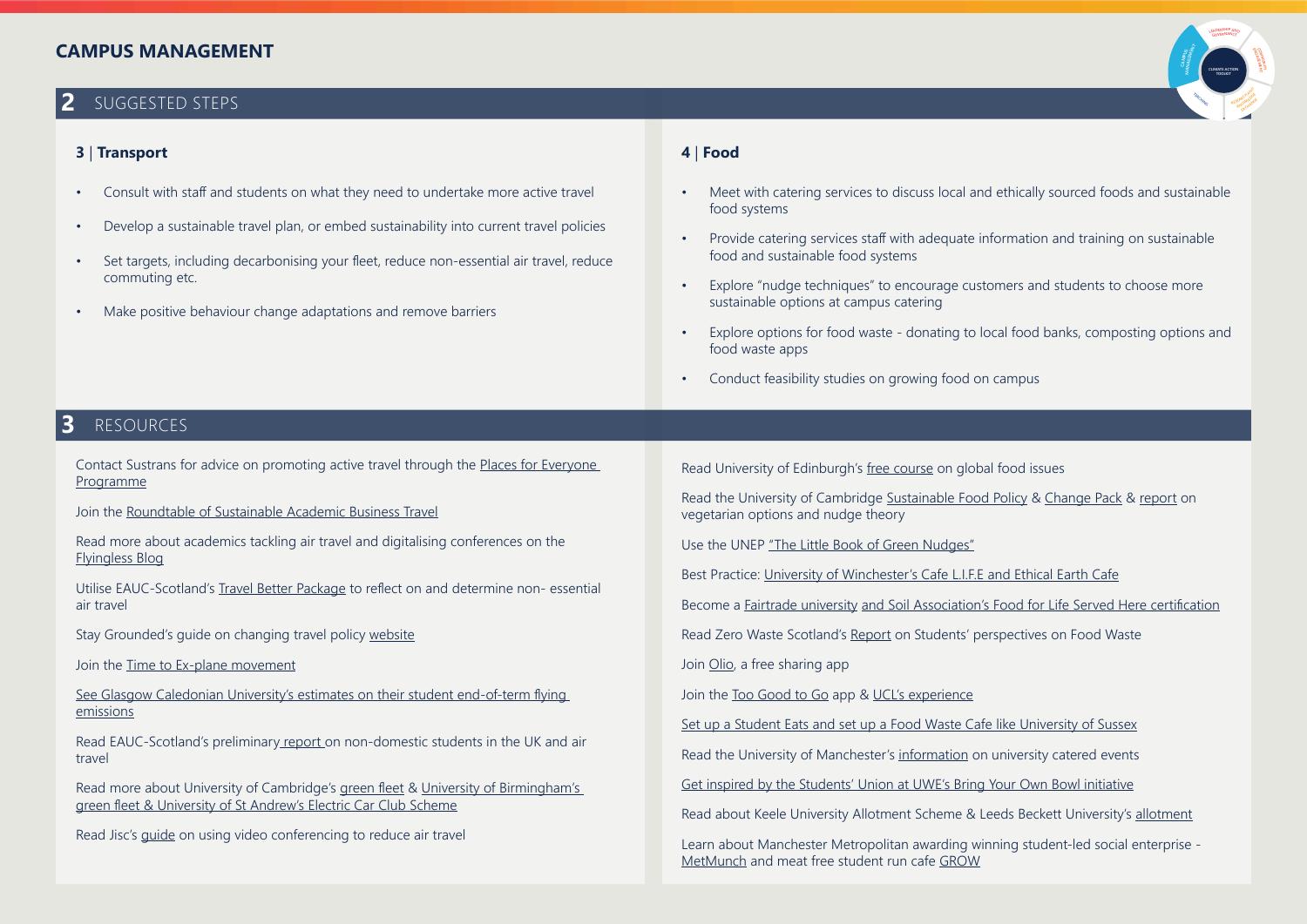## **2** SUGGESTED STEPS

#### **5** | **Procurement**

- Review current procurement policies and identify areas for change such as single-use items
- Monitor and understand current consumption patterns and product usage and change to circular economy suppliers
- Develop signage across campus on how to take care of items
- Collaborate with local repair cafes and Student Unions to implement "repairing policy" for university equipment
- Incorporate full supply chain into reporting mechanisms for sustainability and social responsibility
- Work with students across disciplines to understand procurement emissions

# **3** RESOURCES

Use the Sustain [Supply Chain Code of Conduct &](https://www.sustainabilityexchange.ac.uk/sustain_supply_chain_code_of_conduct) APUC's [sustainable procurement plans](https://www.apuc-scot.ac.uk/#!/sustain.php)

[Read about Repair cafes: University of Bath, University for the Creative Arts](https://www.uca.ac.uk/news/uca-hosts-repair-cafe-conference/)

Read about [Circular Arts Network's reuse scheme](https://www.canarts.org.uk/?utm_source=Sculpture%2BPlacement%2BGroup&utm_campaign=2c7b35a3ae-EMAIL_CAMPAIGN_2020_08_30_03_07&utm_medium=email&utm_term=0_19c97abf07-2c7b35a3ae-)

[Use the Ellen MacArthur Foundation's Circular Procurement Framework](https://emf.gitbook.io/circular-procurement/-MB3yM1RMC1i8iNc-VYj/)

Learn about UWE [Bristol Furniture Reuse Scheme](https://www.uwe.ac.uk/about/values-vision-strategy/sustainability/reduce-reuse-recycle#a11b3a72a-2d7c-4427-884a-9ae5e5c2412a)

Engage with [EAUC-Scotland's TSN on circular procurement](https://www.sustainabilityexchange.ac.uk/sustainable_procurement_topic_support_network_m1)

L:earn about Southern Universities Purchasing Consortium [Responsible Procurement](http://www.supc.ac.uk/responsible-procurement/) & [North Western Universities Purchasing Consortium Responsible Procurement](https://www.nwupc.ac.uk/responsible-procurement) & [North](http://www.neupc.ac.uk/responsible-procurement)  [Eastern Universities Purchasing](http://www.neupc.ac.uk/responsible-procurement)

Consortium [Responsible Procurement](http://www.neupc.ac.uk/responsible-procurement)

Read the London Universities Purchasing Consortium adoption of [ISO20400 sustainable](https://www.lupc.ac.uk/news/lupc-excel-iso20400-sustainable-procurement-standard)  [procurement standard](https://www.lupc.ac.uk/news/lupc-excel-iso20400-sustainable-procurement-standard)

Engage with EAUC's [Scope 3 Working Group](https://www.eauc.org.uk/scope_3_working_group)

Read the University of Durham's ["Green Move-Out"](https://www.dur.ac.uk/greenspace/greenmoveout/)

Learn about the [Bristol Big Give](https://www.thestudentsunion.co.uk/news/article/thesuatuwe/Bristol-Big-Give-2019/), a campaign led by UWE & University of Bristol

Read the EAUC Scotland's report on best practice in tackling single-use culture, ["Sorting](https://www.sustainabilityexchange.ac.uk/sorting_through_the_single-use_problem)  [through the Single-Use Issue"](https://www.sustainabilityexchange.ac.uk/sorting_through_the_single-use_problem)

Read the [Zero Waste Scotland's Tackling Single Waste Items Evidence Review](https://www.sustainabilityexchange.ac.uk/an_evidence_review_tackling_single_waste_items_)

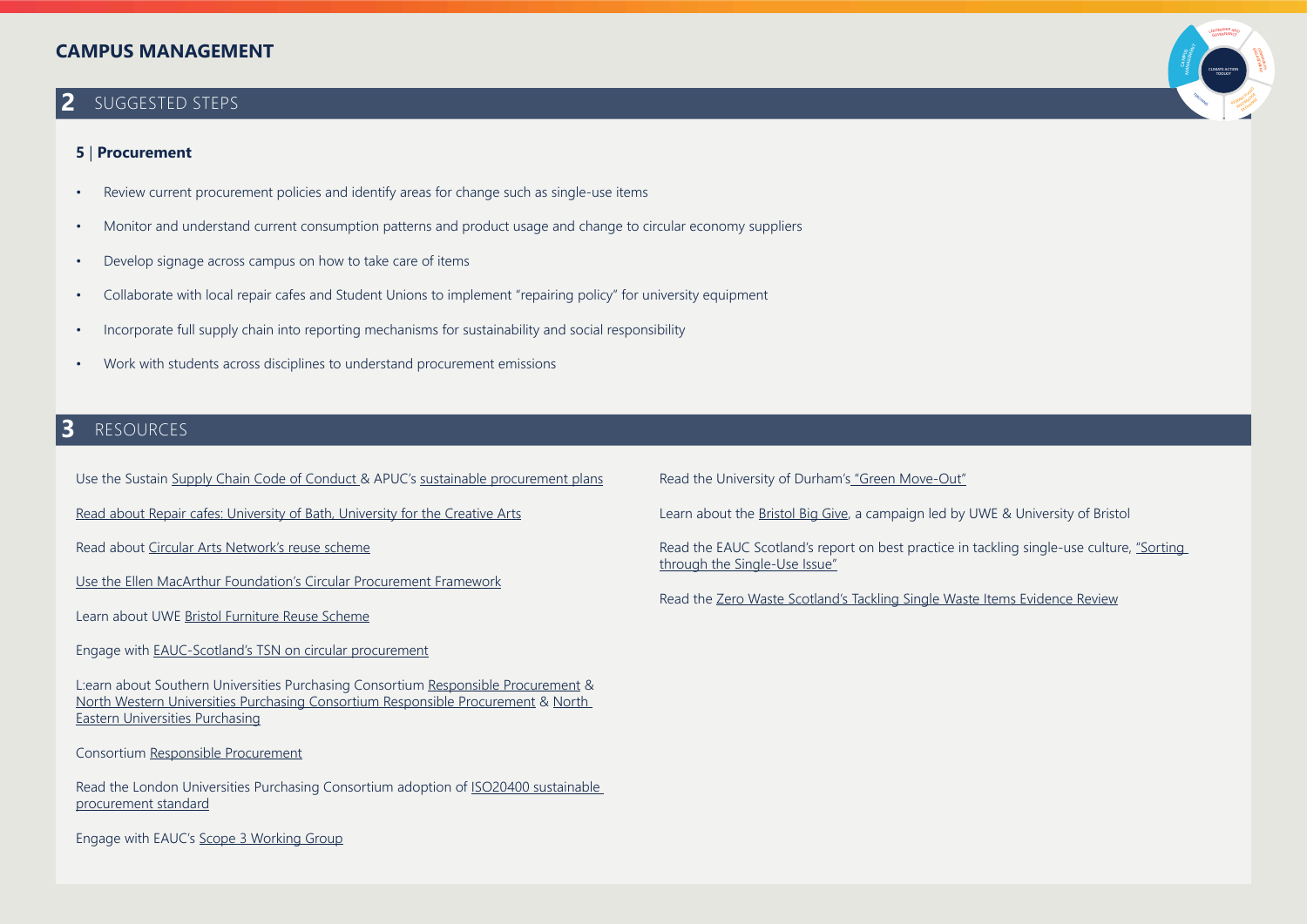# **2** SUGGESTED STEPS

- Conduct an energy audit
- Review space management
- Develop the business case to adopt [Passivhaus building standards](https://www.passivhaustrust.org.uk/)
- Communicate to staff and students energy efficient practices
- Identify and monitor all equipment that contain a refrigerant gas
- Identify viable sustainable construction materials minimising concrete & steel
- Consider adaptation changes you need to make with extreme weather changes in your area

# **3** RESOURCES

Apply for interest-free funding with [Salix Finance](https://www.salixfinance.co.uk/PSDS) to improve energy efficiency for nondomestic buildings

Read Carbon Trust's [energy saving guide](https://www.carbontrust.com/resources/better-business-guide-to-energy-saving)

Read about [Nottingham Trent University's Pavilion Building](https://www.sustainabilityexchange.ac.uk/green_gown_awards_2016_built_environment_nottin)

Read about [Swansea University's Energy Safety Research Institute](https://www.sustainabilityexchange.ac.uk/green_gown_awards_2016_built_environment_swanse)

Read about Sustainable refurbishment: University of Brighton's [Cockcroft Building](https://www.sustainabilityexchange.ac.uk/green_gown_awards_2016_built_environment_univer1)

Read about [UWE'S work to develop the largest Passivhaus student accommodation in the](https://www.passivhaustrust.org.uk/news/detail/?nId=920)  [world](https://www.passivhaustrust.org.uk/news/detail/?nId=920)

Join the Student [Switch Off campaign](https://studentswitchoff.org/)

Learn how the [UN SDGs and the BREEAM](https://www.sustainabilityexchange.ac.uk/un_sustainable_development_goals_and_the_breeam) support one another

Read about the [Case for Bream Communities](https://www.sustainabilityexchange.ac.uk/the_case_for_breeam_communities)

Read about [the Construction Scotland Innovation Centre](https://www.cs-ic.org/events/)

Read EAUC's [Adaptation Guide](https://www.sustainabilityexchange.ac.uk/adaptation)

Read about [the University of Edinburgh's Adaptation Framework](https://www.ed.ac.uk/sustainability/news/2019/adaptation-framework)

[Use the Business case for adapting buildings to climate change](https://www.arcc-network.org.uk/wp-content/D4FC/BusinessCaseForAdaptingBuildings.pdf)

### **6** | **Buildings 7** | **Biodiversity**

- Survey campus grounds and current levels of biodiversity on campus and gauge how spaces can be utilised
- Set policies and targets to protect and improve biodiversity
- Consider planting a variety of trees and plants to promote genetic diversity
- Use offsetting as part of the Carbon Management Hierarchy to contribute to biodiversity on campus by planting more trees
- Collaborate with students and the local community to ensure the benefits of biodiversity are equally shared

Learn about Keep Britain Tidy's [Green Flag Award](http://www.greenflagaward.org.uk/)

Read the [Bristol Tree Forum](https://bristoltreeforum.org/)

Read about Queen Margaret University's [campus green spaces](https://www.qmu.ac.uk/about-the-university/sustainability/)

Read about [Queen's University Belfast's Tree Nursery](https://www.qub.ac.uk/sites/StaffGateway/News/QueensUniversitypartnerswithlocalresidentstocreatetreenursery.html)

Read about University of Edinburgh's [Green Infrastructure Mapping](https://www.ed.ac.uk/sustainability/what-we-do/climate-change/initiatives/adaptation-framework/green-infrastructure-mapping)

Become a [Hedgehog Friendly Campus](https://sustainability.nus.org.uk/our-work/take-part/green-impact/hedgehog-friendly-campus)

Read EAUC's [Campus Biodiversity Guide](https://www.sustainabilityexchange.ac.uk/eauc_biodiversity_guide)

Read the University of Sheffield's [Biodiversity Action Plan](https://drive.google.com/file/d/1wVwIEFqKNr-nE5R4vlGxsIbw2N93Qwgd/view)

Learn about University of the West of England's work on green spaces designed to protect bees and promote wellbeing - [Frenchay Campus BEELINE map here](https://www2.uwe.ac.uk/services/Marketing/about-us/pdf/Sustainability documents/UWE-beeline-map.pdf) and [here](https://www.sustainabilityexchange.ac.uk/green_gown_awards_2019_university_of_the_west_o)